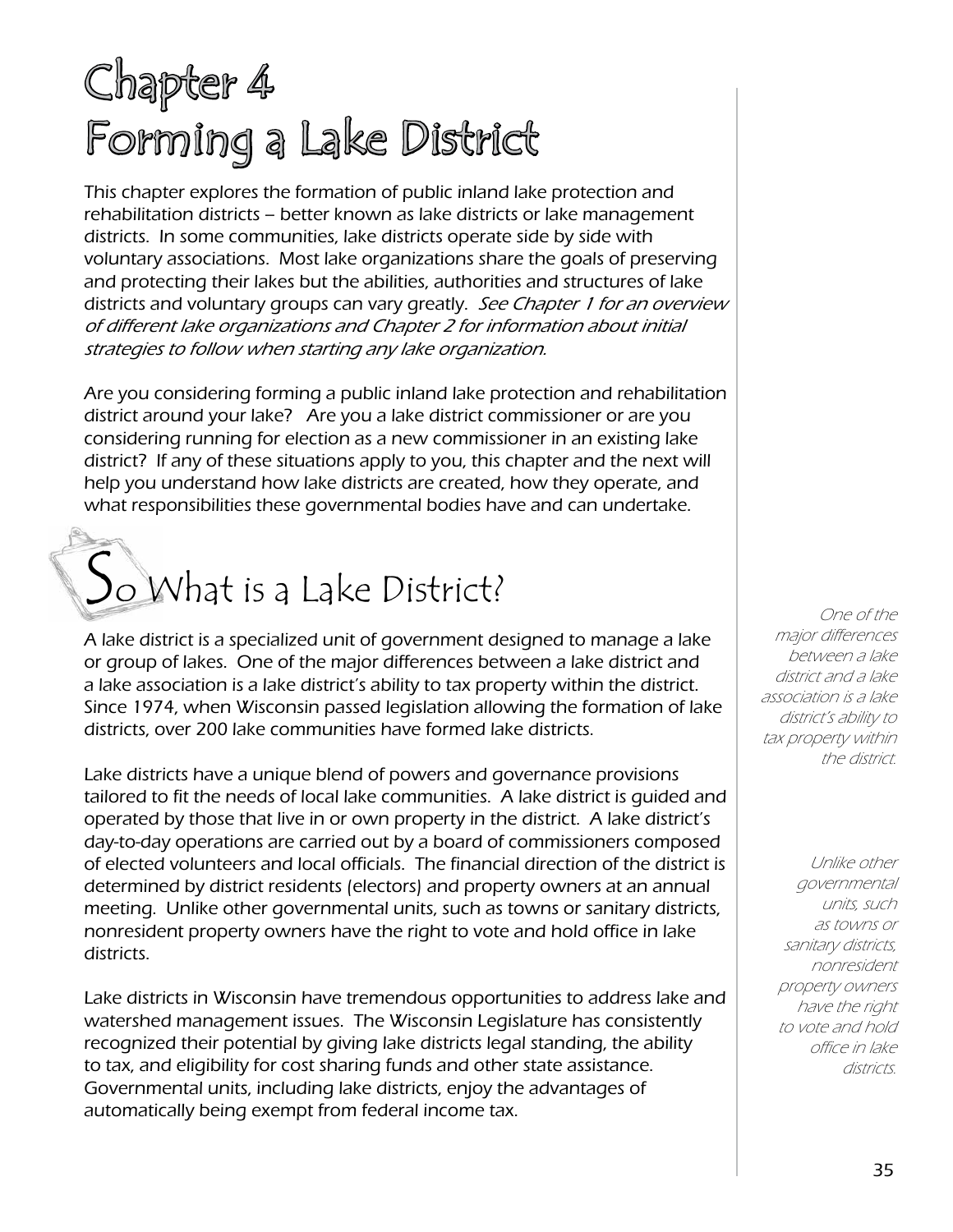Since the 1970s, lake districts have shown that small public institutions can achieve remarkable results when it comes to lake management. A key to lake district success is a core of dedicated volunteer leaders willing to learn and work hard to maintain their lake. Through the work of these individuals, Wisconsin communities have identified and addressed threats to water quality, restored habitat, improved recreational boating and generally enhanced the vitality of inland lakes in the state.

Unlike a lake association, a lake district is a governmental body with statutory responsibilities to the resource, local citizens and taxpayers.

A lake district is not a club. Unlike a lake association, a lake district is a governmental body with statutory responsibilities to the resource, local citizens and taxpayers. Like all government entities, the powers and operations of a lake district are set by law with legal responsibilities and consequences designed to ensure that the rights and interests of the public are protected.

The laws governing lake districts can be found in chapter 33 of the Wisconsin State Statutes. Those legal questions that lake districts may have which are not addressed in Chapter 33 are often covered under the same body of municipal laws that govern Wisconsin towns and counties.

## Statutory Responsibilities

Various laws have been enacted to encourage good government in Wisconsin. These laws include ethical standards for government officials, requirements for all meetings to be open to the public, and guaranteed access to public records. Lake district commissioners as well as residents within a district should make sure they fully understand the public obligations undertaken by those serving on the board of commissioners. For more information see:



Ethics for local government officials: Wis. Stat. § 19.59 Open meetings: Wis. Stat. § 19.81-19.98 Public records: Wis. Stat. § 19.31-19.39

To assist communities and governmental bodies in meeting the requirements of these laws, the Wisconsin Attorney General's Office (Department of Justice) produces compliance guides and resources on open meetings and public record requirements. These are available from:

Wisconsin Department of Justice P.O. Box 7857 Madison, WI 53707-7857 Phone: 608-266-1221 [www.doj.state.wi.us](http://www.doj.state.wi.us)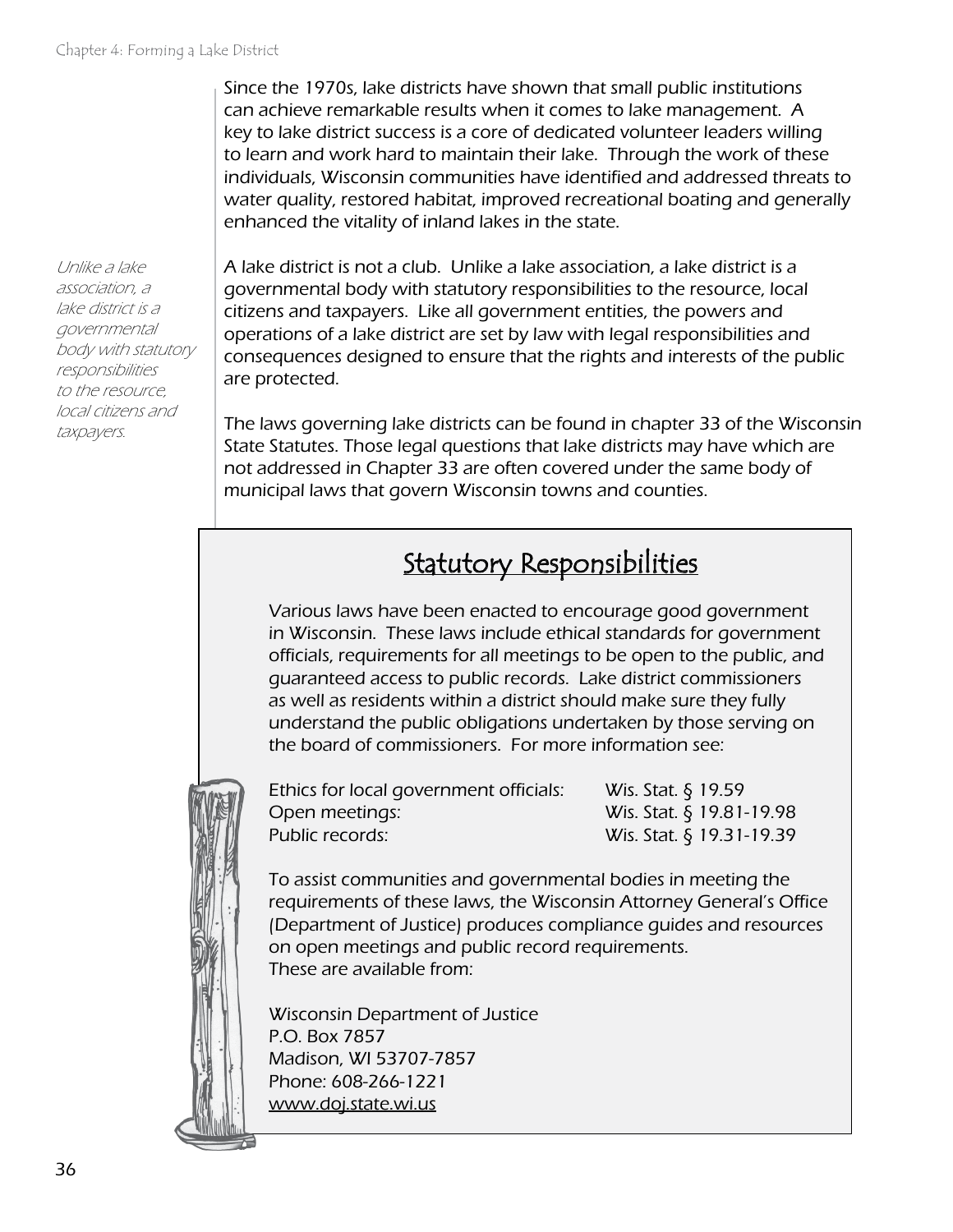#### Good Idea

Forming a lake district is a complex and extensive process which often requires a certain understanding of a variety of laws and legal concepts. Some lake districts have formed with little or no legal assistance. Others have opted to retain some level of professional help. You should consider whether you feel comfortable trying the process alone or if you should obtain some level of professional or legal advice and assistance. There may be someone within your proposed district who has the needed skills and willingness to assist.

## Definition of Public Lakes

In Wisconsin, lake districts may only form on lakes that are publicly accessible. Lake districts are formed to undertake the protection, rehabilitation and recreational improvement of all or part of one or more "public inland lakes." A "public inland lake" is a lake, reservoir or flowage within the boundaries of the state that is "accessible to the public via contiguous public lands or easements giving public access." The access need not be developed with docking, launching or parking facilities. If a public user can reach the lake without trespassing on private land, the lake is a public inland lake.



Once you have decided to go ahead with the official process of forming a lake district, you will need to consider what lands should be included in the district boundaries. The larger the district, the better opportunity you have to include properties that can impact the lake. As you get further from the lake, you lessen the likelihood that folks will perceive themselves to be associated with the lake and therefore may be less interested in supporting a lake district. Deciding the initial boundaries is often a balancing act. Suggestions for working out lake district boundaries are given in the box on the next page.

The organizers typically make the initial decision on the proposed boundaries of a lake district. The final decision is made by the county or town, and the boundary is established when the official order to establish the district is adopted.

Lake districts may only form on lakes that are publicly accessible.

Wis. Stat. § 33.01(8)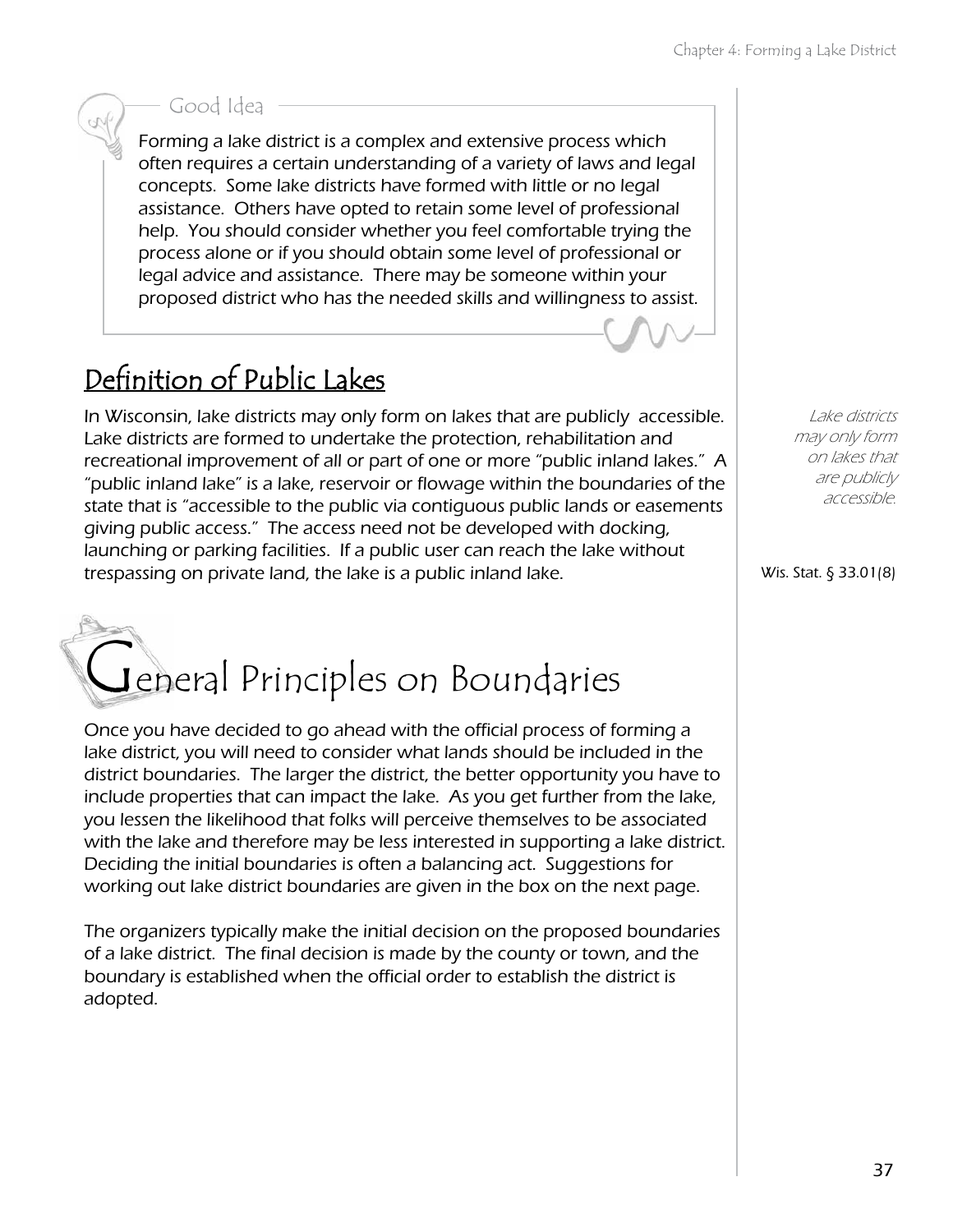#### Good Idea

#### Suggested inclusions for a lake district:

- Include all riparian parcels (those touching the water), because they are the most directly benefited from the lake
- Include parcels which are not on the lake but their use is assumed to be benefited by the proximity of the lake (recreation-oriented businesses, marinas, hotels, etc.)
- Include all of the territory to be included in any proposed service area (for example, where sewer or water utility service is contemplated)
- Include properties that have deeded lake access or shared access lots
- Include parcels whose characteristics or location are linked to the lake (for example, businesses that rely on the lake)
- Include entire parcels of land as they are listed on the tax roll. (This is necessary, since taxes and special assessments must be levied on whole tax parcels. There is no mechanism to allocate tax on a parcel that is only partly within the district)

## Developing Proposed Boundaries

The tax listing office in your county courthouse maintains large-scale maps showing tax parcels and it is a good place to start to develop a proposed district boundary. County mapping or land information departments may also be good places to obtain maps and tax parcel information. Your county Land and Water Conservation Department may be able to help sketch a map of the lake's watershed or drainage basin. Knowing what lands drain to the lake, viewing the road system surrounding your lake, and having a knowledge of the numbers of properties that could potentially be included in your proposed district are valuable pieces of information to be considered when defining lake district boundaries. See Appendix C for a sample map and description of proposed boundaries.

## District Size

A larger district with more homes is able to spread the costs of lake management activities over a larger tax base and include more of the watershed area that affects the lake. However, a larger district may also mean more difficulty in organizing and reaching consensus on issues. A smaller district may not include all of the areas affecting the lake, but is typically easier to organize. If need be, district boundaries can be changed after they have been formed (see Changing Lake District Boundaries, page 82 ).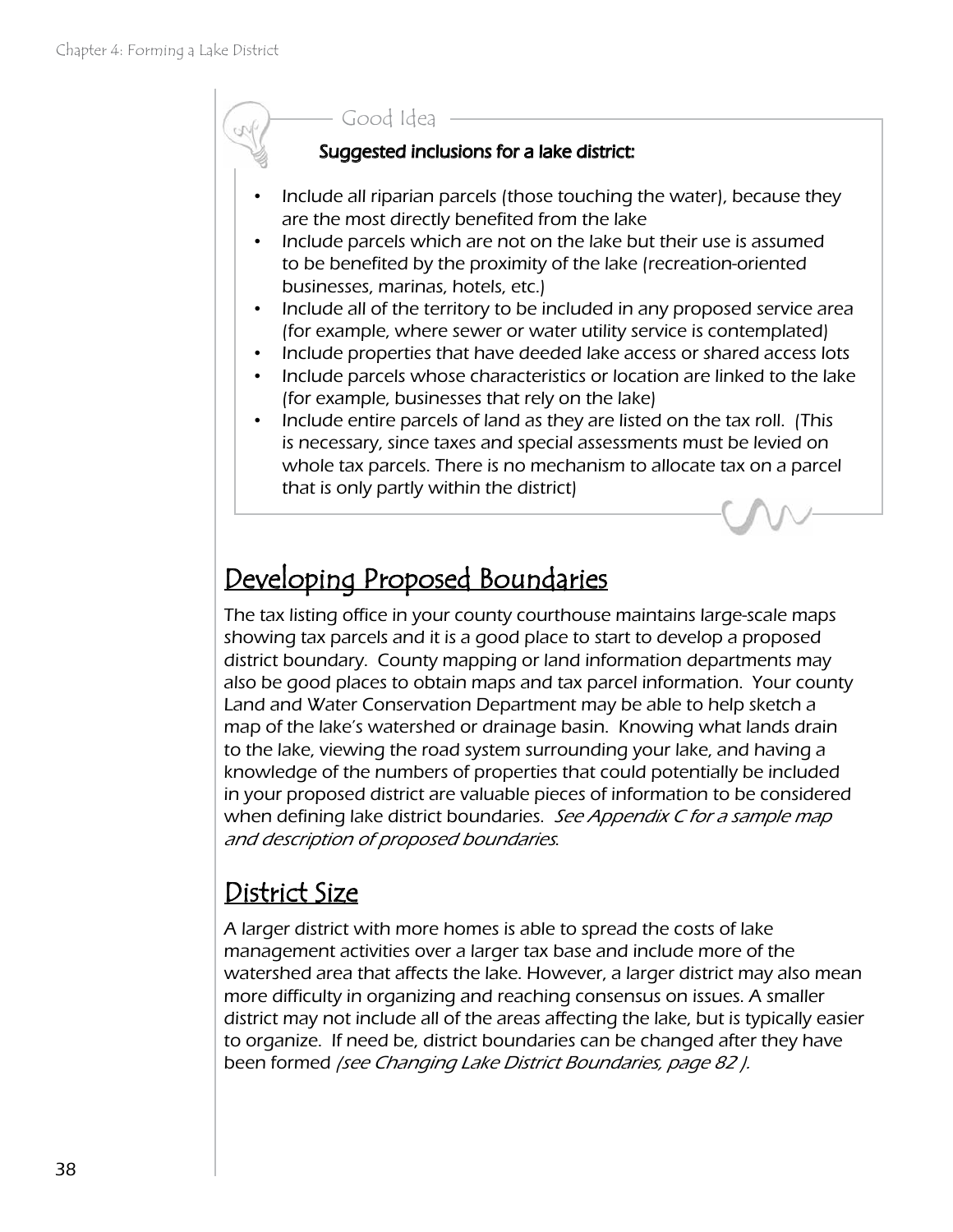## The Laws on Boundaries

The law provides only limited guidance on boundaries for lake districts:

- The district may only include territory found to be benefited by the establishment of the district (see box on page 51).
- The district may not include any portion of a city or village without the approval of the city council or village board.

## ormation Process

Typically, lake districts are formed by the action of county boards in response to a petition from landowners wishing to form a lake district. In some cases, lake districts can be formed by a town board receiving a petition through the same process, but only if the entire frontage of the lake is included within the town. Lake districts can also be formed by resolutions adopted by city councils or village boards or through the conversion of sanitary districts (for details see page 56).

#### A lake district can be formed in any one of four ways:

- By landowners petition to the county board
- By landowners petition to the town board
- By resolution of municipal governing body
- By conversion of a sanitary district  $\vert$   $\vert$  wis. Stat. § 33.23(1)

## Districts Created by County Boards

In this section we will focus on the most common process for lake district formation – a petition to the county board from landowners wishing to form a lake district. Although this is by far the most common method of lake district formation, a town board may play the role of the county board by receiving the petition and establishing the district when the lake is located totally within its town boundaries (see Districts Created by Town Boards, page 55). (A lake community wishing to form a lake district which is located totally within a single town may opt to petition the county board or the town board.) When a lake extends across several communities, the petition must be sent to the county board.

Wis. Stat. § 33.26(3)

Wis. Stat. § 33.24(2)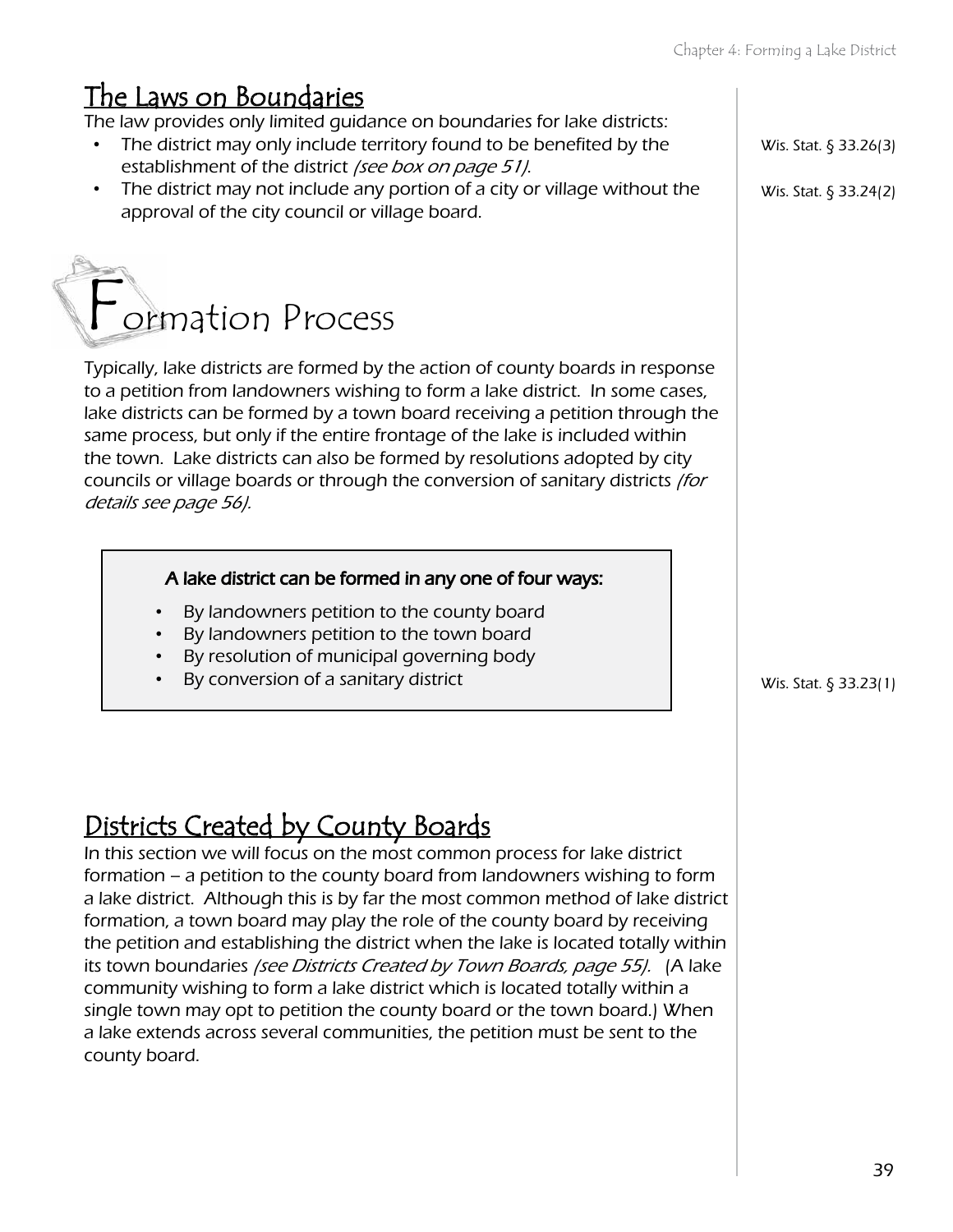

Wis. Stat. § 33.37

county with the highest equalized valuation within the proposed district.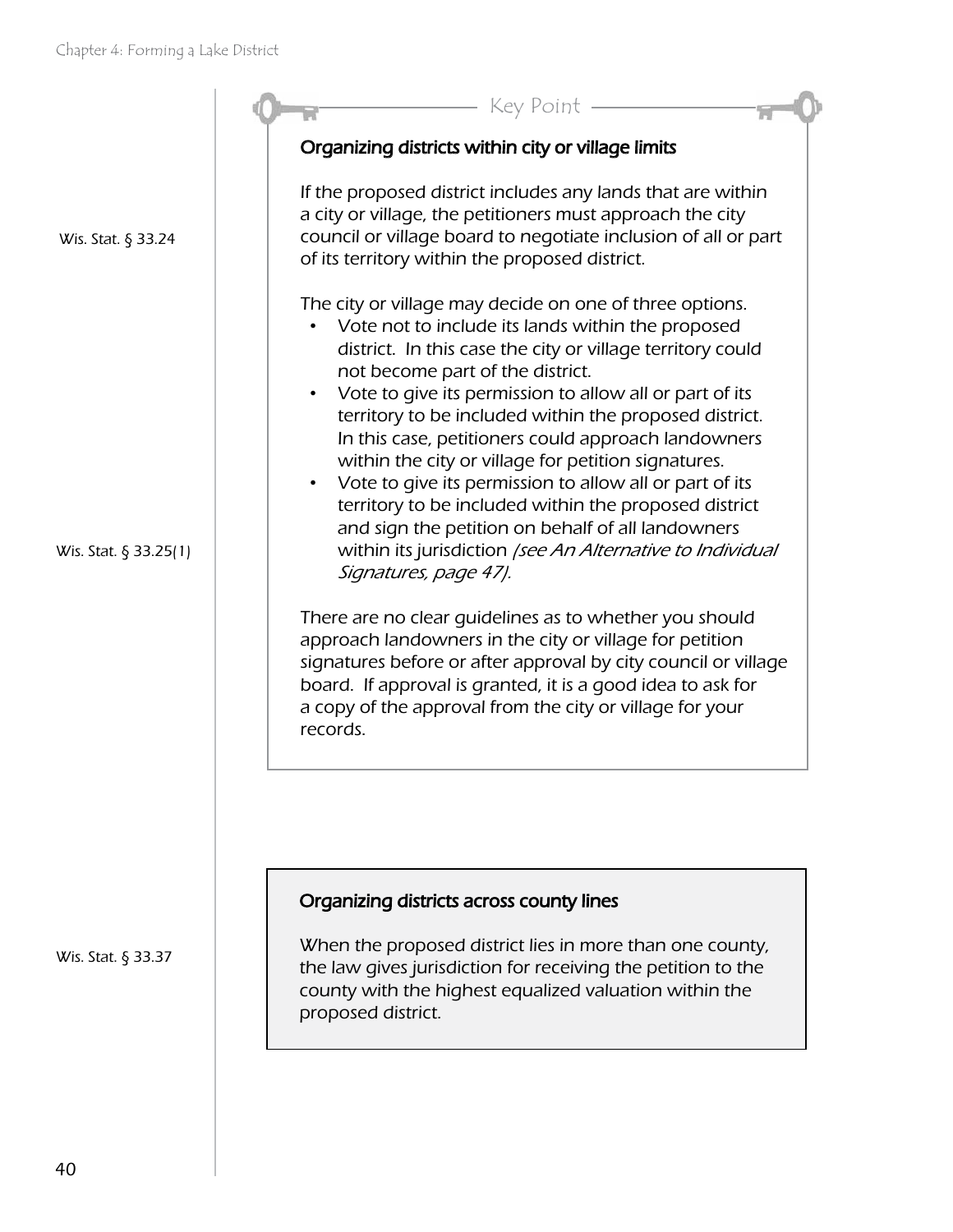## The Petition Process

actually gives the district its name.

Making sure that people can make an informed decision is vital to the lake community and the whole process of petitioning. If people agree that what you are proposing is best for the lake and lake community, they will be more likely to support your efforts.

There are a few steps you might consider even before you start the petition process. Build a relationship with local units of government and any other key groups and individuals. Arrange a visit, ask them about their lake concerns, tell them what you are considering and why you think it is a good idea. Ask for ways you can help make their work easier and work together. If a city or village may become part of your district, you will need to request their approval (see Organizing districts within city or village limits, page 40). You will need to be able to articulate why a lake district will be an asset to the local unit of government.

In circulating the petition, it may be helpful to include a cover letter with the petition describing what a lake district is and why you feel a lake district will be beneficial for the lake, property owners, residents and the lake community.



Wis. Stat. § 33.25

Wis. Stat. § 33.26(3)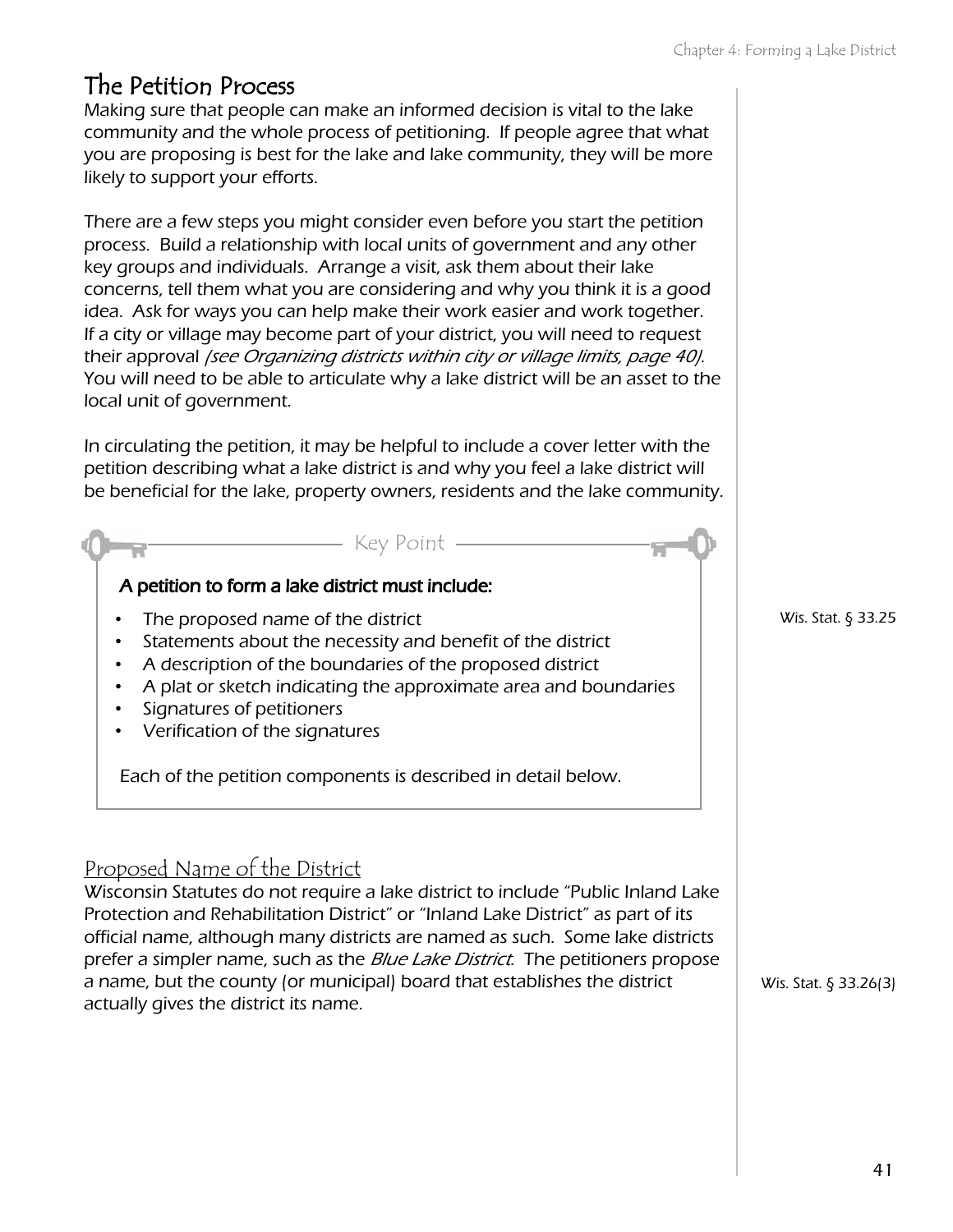Wis. Stat. § 33.25(2)

Statements

The petition needs to set forth specific information:

- That the proposed district is necessary.
- That the public health, comfort, convenience, necessity or public welfare will be promoted by the establishment of the district.
- That the lands to be included will be benefited by such establishment.

#### Describing the Boundaries

The initial boundaries of the proposed district need to be described accurately. It is important that boundaries be clearly stated and easily identifiable. In describing the boundaries, it is important to use landmarks that last over time, such as section lines or parcel boundaries, so that future generations can accurately locate the district boundary should the need arise. You may consider engaging a professional to write a description of the proposed boundaries. Some groups petitioning for the formation of a lake district have submitted a listing of tax parcel numbers.

#### Good Idea

It is recommended that you talk with staff of the county government who will be receiving the petition and ask them what they will need in regards to describing the district boundaries. Many counties use parcel identification numbers (PIN) or property identification numbers that you may be able to use to describe the properties in the proposed district. Often, listing the parcel numbers can help with mapping the lands proposed for inclusion in the district as these numbers often form the basis for county and local government mapping systems.

See Appendix C for a sample description of lake district boundaries.

#### Plat/Sketch

Wis. Stat. § 33.25(3)

A plat or sketch is required to indicate the approximate area and the boundaries of the proposed district. With current mapping technologies available to many counties and local governments, obtaining and using an accurate map of the lands proposed to be included within the district may be a straightforward task. Visit with your county land information or mapping department or register of deeds office to see if they can assist you in obtaining or creating such a map. The map should be used to show the proposed lake district boundary in as accurate a manner as possible. See Appendix C for a sample map.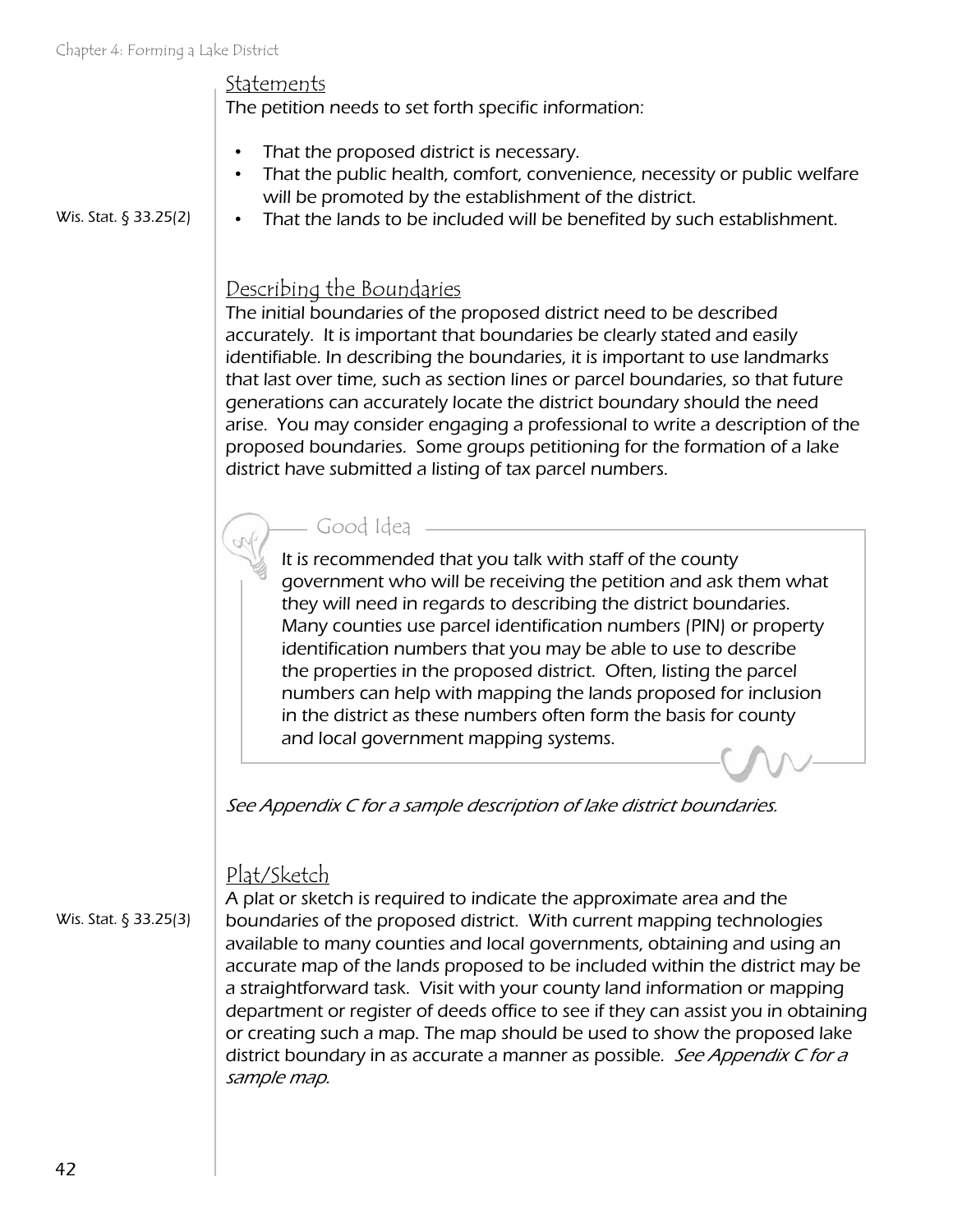#### **Signatures**

The petition should include lines for signatures and addresses for the landowners. Each page of signatures should have a verification component, which includes a signature line for the petitioner who is certifying the petition (see Verification, page 47). The petition may be reproduced on several separate sheets for convenience in circulation. Some districts add the name of the circulator on each page that they distributed. A sample petition is included below.

|         | <b>Sample Petition</b>                                                                                                                                                                                                                                                                                                                                         | page 1 |
|---------|----------------------------------------------------------------------------------------------------------------------------------------------------------------------------------------------------------------------------------------------------------------------------------------------------------------------------------------------------------------|--------|
|         | PETITION TO ESTABLISH DISTRICT                                                                                                                                                                                                                                                                                                                                 |        |
|         | We, the undersigned landowners (the "Petitioners") hereby petition the Board of<br>Supervisors of the County of __________ to establish a public inland lake protection<br>and rehabilitation district, pursuant to the authority vested in Chapter 33, Wisconsin<br>Statutes, and state that:                                                                 |        |
| $1_{-}$ | The district, if established, shall be known as the ___________ District ("The<br>District").                                                                                                                                                                                                                                                                  |        |
| 2.      | The District is necessary.                                                                                                                                                                                                                                                                                                                                     |        |
| 3.      | Establishment of The District will promote the public health, comfort,<br>convenience, necessity and public welfare.                                                                                                                                                                                                                                           |        |
| 4.      | The lands to be included within The District will be benefited by the<br>establishment of The District.                                                                                                                                                                                                                                                        |        |
| 5.      | The boundaries of the proposed district are as follows:                                                                                                                                                                                                                                                                                                        |        |
|         | Beginning at the intersection of Upper Red Lake Road and County Road G being<br>the NE corner of the Southeast 1/4 of the Northwest 1/4 of Section 34 T.28N R.14E<br>and the Point of Beginning; Thence in a Southerly direction on an imaginary<br>line to a point which is on the south side of Hill Street Section 3 T.27N R.14E.;<br>Thence Easterly along |        |
|         | The boundaries of the land described above are shown on plat/sketch shown in<br>Exhibit 1, attached hereto, indicating the approximate area and boundaries of the<br>proposed district.<br>See Appendix $C$ for a sample map and description of lake district boundaries.                                                                                      |        |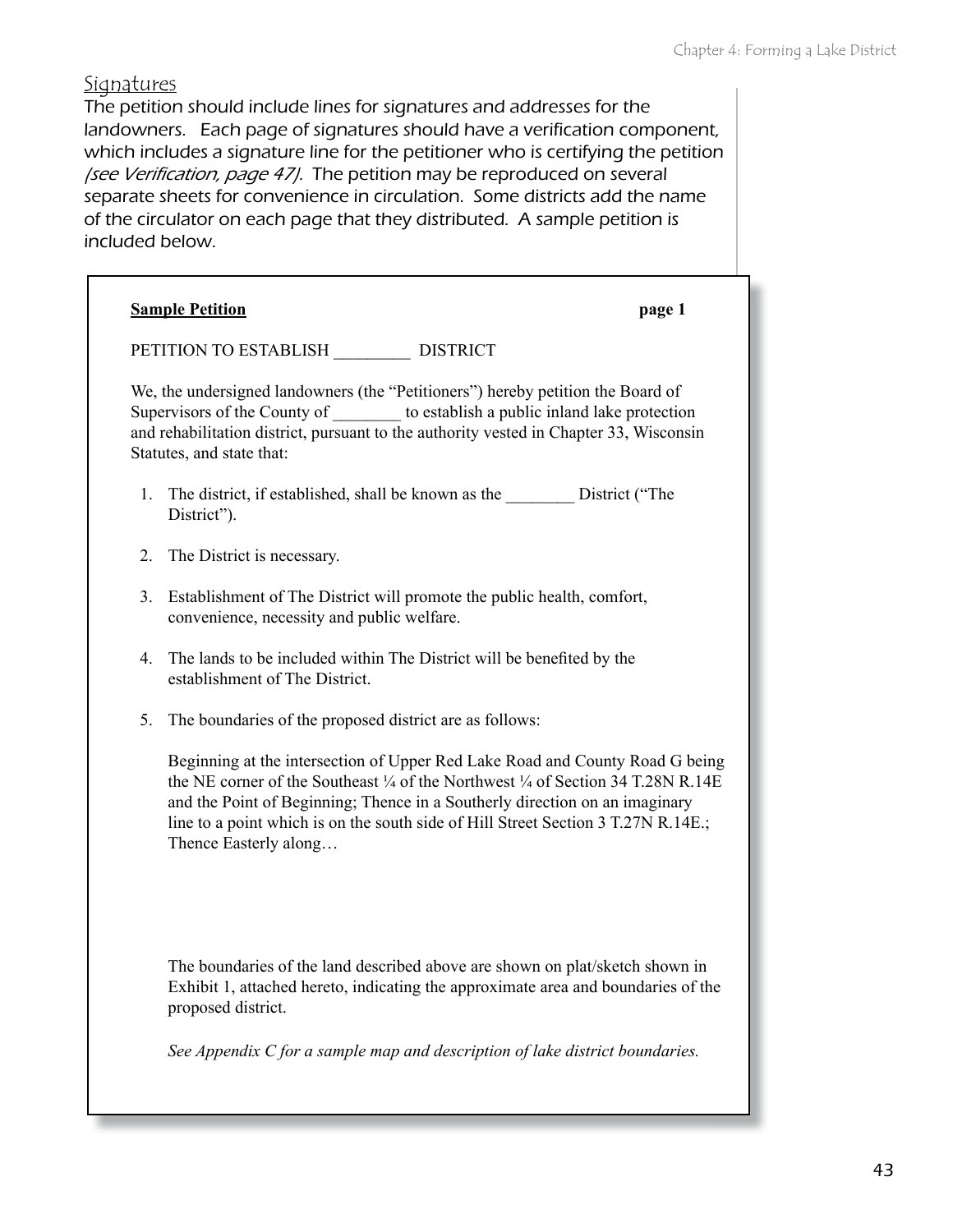#### **Sample Petition** page 2

The persons signing this Petition requesting the Board of Supervisors of to establish District state that they own land, or are authorized to sign on behalf of entities owning land, within the boundaries of the proposed district.

| Signature*          | Name               | <b>Property Address</b> | Date    | Parcel ID Number** |
|---------------------|--------------------|-------------------------|---------|--------------------|
| , John (Ímith       | John Smith         | 123 Lake Rd.            | 6/6/06  | 03 83 4 42 00000   |
| David Bell          | David Bell         | 456 Lake Rd.            | 6/6/06  | 03 83 4 42 00010   |
| Mary Bell           | Mary Bell          | 456 Lake Rd.            | 6/6/06  | 03 83 4 42 00010   |
| . James Murray      | James Murray       | 789 Lake Rd.            | 6/7/06  | 03 83 4 42 00020   |
| Susan Murray        | Susan Murray       | 789 Lake Rd.            | 6/7/06  | 03 83 4 42 00020   |
| Michael Mason       | Michael Mason      | 1 West Shore Dr.        | 6/7/06  | 03 83 4 43 00000   |
| . John Meyer        | John Meyer         | 2 West Shore Dr.        | 6/9/06  | 03 83 4 43 00050   |
| Mary Fee            | Mary Fee           | 2 West Shore Dr.        | 6/9/06  | 03 83 4 43 00050   |
| Carl Hill           | Carl Hill          | 2 West Shore Dr.        | 6/9/06  | 03 83 4 43 00050   |
| , John Wilson       | John Wilson        | 6 West Shore Dr.        | 6/9/06  | 03 83 4 43 00045   |
| Fed Williams        | Ted Williams       | 708 Sunset Ln.          | 6/9/06  | 03 83 4 43 10002   |
| George Olson        | George Olson       | 710 Sunset Ln.          | 6/15/06 | 03 83 4 43 10003   |
| Ryan Peters         | <b>Ryan Peters</b> | 712 Sunset Ln.          | 6/15/06 | 03 83 4 43 10006   |
| Kyte <i>Is</i> dams | Kyle Adams         | 756 Sunset Ln.          | 6/15/06 | 03 83 4 43 10026   |
| Robert, Jones       | Robert Jones       | 802 Sunset Ln.          | 6/15/06 | 03 83 4 43 10035   |

Circulated by \*\*\*:

I, (*name*), being duly sworn, state that I am the person described herein and hereby certify that the signatures on the petition attached hereto are true and correct to the best of my knowledge. \_\_\_\_\_\_\_\_\_\_\_\_\_\_\_\_\_\_\_\_\_\_\_\_\_\_ (*signature of person certifying petition pages*)

STATE OF WISCONSIN ss. COUNTY OF Subscribed and sworn to this  $\qquad \qquad$  day of  $\qquad \qquad$ , 200.

\_\_\_\_\_\_\_\_\_\_\_\_\_\_\_\_\_\_\_\_\_\_\_\_\_\_ (*signature of notary public*) Notary Public, State of Wisconsin

My Commission Expires

\* The signature is the only required element of the petition, but it is a good idea to include other information to help the county determine if the petition has enough eligible signatures.

\*\* May be referred to as a Property ID Number or Tax Parcel Number or something similar. This is not a required element of the petition. If your municipality has a numeric coding system in place, it can be an easy way to identify specific parcels of land and locate them on a map.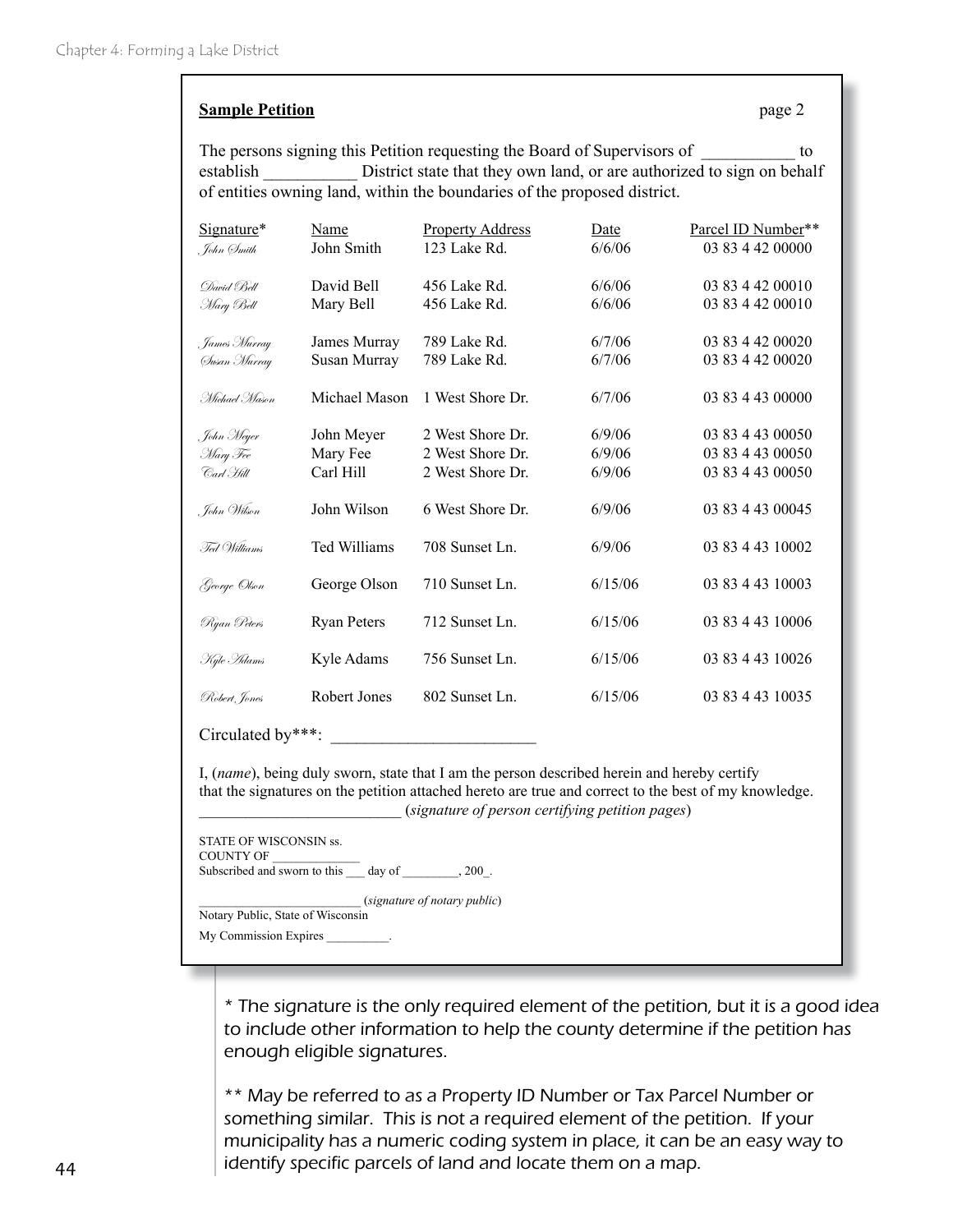| *** Some lake districts find it helpful to include a line on the signature pages<br>indicating who circulated each page, for ease in tracking the petition drive.<br>Each petition page will still need to be certified in front of a notary by the<br>person verifying the entire petition.                                                                                                                                                                                                  |                                 |
|-----------------------------------------------------------------------------------------------------------------------------------------------------------------------------------------------------------------------------------------------------------------------------------------------------------------------------------------------------------------------------------------------------------------------------------------------------------------------------------------------|---------------------------------|
| Number of Signatures Required                                                                                                                                                                                                                                                                                                                                                                                                                                                                 |                                 |
| In order for a county board to create the lake district, the petition must be<br>signed by either:                                                                                                                                                                                                                                                                                                                                                                                            |                                 |
| 51% of the owners of land within the proposed district, or<br>the owners of 51% of the land area within the proposed district<br>$\bullet$                                                                                                                                                                                                                                                                                                                                                    | Wis. Stat. § 33.25(1)           |
| Typically lake districts are formed by petitions signed by 51% of the owners<br>of land. Occasionally, where a few large properties comprise most of the<br>proposed area, it is possible that the petition can be signed by the owners of<br>51% of the land area.                                                                                                                                                                                                                           |                                 |
| <u>Who Signs the Petition?</u><br>The petitioners need to determine that the petition includes the required<br>number of signatures (at least 51%). Only certain owners of land are qualified<br>to sign a lake district petition:                                                                                                                                                                                                                                                            |                                 |
| Each person whose name appears as an owner of real property on the<br>$\bullet$<br>previous year's tax roll <sup>1</sup> is qualified to sign.<br>The spouse of a person named on the previous year's tax roll <sup>2</sup> is eligible to<br>$\bullet$                                                                                                                                                                                                                                       | Wis. Stat.<br>§ 33.01(9)(am)(1) |
| sign the petition, provided that the spouse is "referred to on the tax roll."<br>For example, some tax rolls include the terms "John Smith and spouse" or<br>"John Smith et ux," which refer to the spouse even though that person is<br>not explicitly named.<br>Ownership of more than one parcel of real estate within the proposed<br>district does not entitle the individual to sign more than once. An<br>individual signs the petition only once for all of the parcels he or she may | Wis. Stat.<br>\$33.01(9)(am)(2) |
| own within the proposed district<br>A partnership, corporation, trust, foundation, association or local unit<br>of government is treated as a single owner of property entitled to one<br>petition signature. In these cases, the petition must be signed by the<br>authorized representative. <sup>3</sup> State and federal governments are not eligible<br>to sign the petition.                                                                                                           | Wis. Stat. $\S$ 33.25(1)        |
| In the case of condominiums or shared access lots, only those people whose<br>name(s) appear on the tax roll are eligible to sign.                                                                                                                                                                                                                                                                                                                                                            |                                 |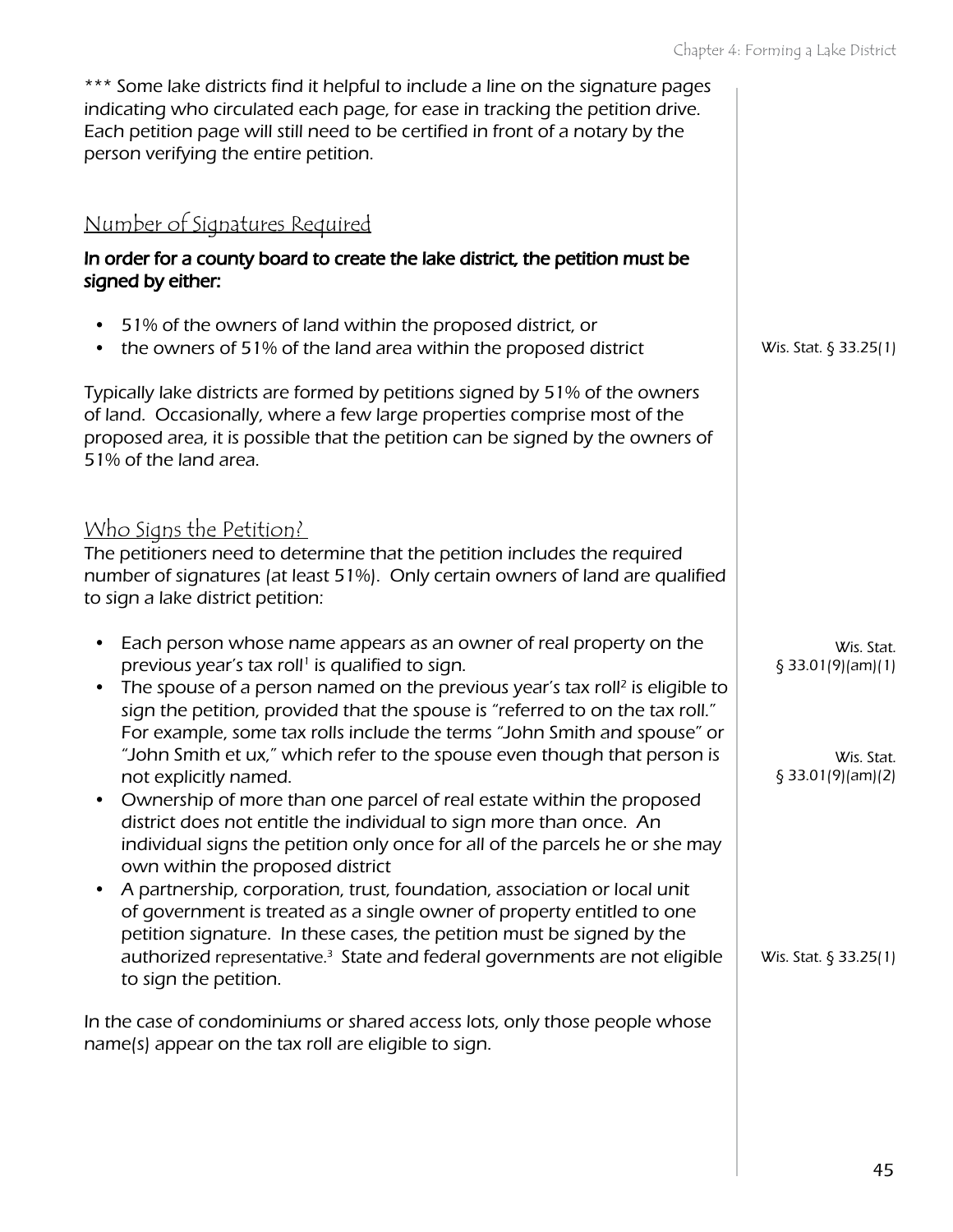#### Example determination of the number of eligible signatures for each property:

| Name on Tax Roll                | Number of eligible signatures |  |
|---------------------------------|-------------------------------|--|
| John Smith                      |                               |  |
| David and Mary Bell             | 1                             |  |
| James Murray et ux              | $2 *$ (includes wife)         |  |
| Michael Mason et al             | $***$                         |  |
| John Meyer, Mary Fee, Carl Hill | З                             |  |
| <b>Wilson Family Foundation</b> |                               |  |
| <b>Williams Revocable Trust</b> |                               |  |
| George and Judith Olson Trust   | $***$                         |  |
| <b>J&amp;M Partnership</b>      |                               |  |
| Adams LLC                       |                               |  |
| Co-Tech Inc.                    |                               |  |
| Total eligible signatures       | $\overline{\phantom{a}}$      |  |
|                                 |                               |  |

\* an abbreviation for the Latin term "et uxor" meaning "and wife." Used in deeds and tax rolls

- \*\* only persons specifically referred to on the tax roll can sign
- \*\*\* only one person can sign for a trust

#### Good Idea

Good Idea

To meet the 51% of the owners requirement, it is helpful to first count the potential number of eligible signatures in the proposed district, and then calculate the minimum number of signatures you will need. In counting potential eligible signatures, remember that a name which appears on the tax roll more than one time (someone who owns more than one piece of property) can only be counted as one potential signature for purposes of the petition.

#### The number of signatures gathered is a reflection of the community support for the formation of the proposed district.

The purpose of the petition is to determine whether a majority of property owners support the formation of the district. Even though 51% is the legally required minimum, it stands to reason that the larger the percentage of petitioners that support the formation of a district, the more likely the county board will support the wishes of the petitioners. The number of signatures gathered is a reflection of the community support for the formation of the proposed district which will be important at the public hearing on the proposed district formation.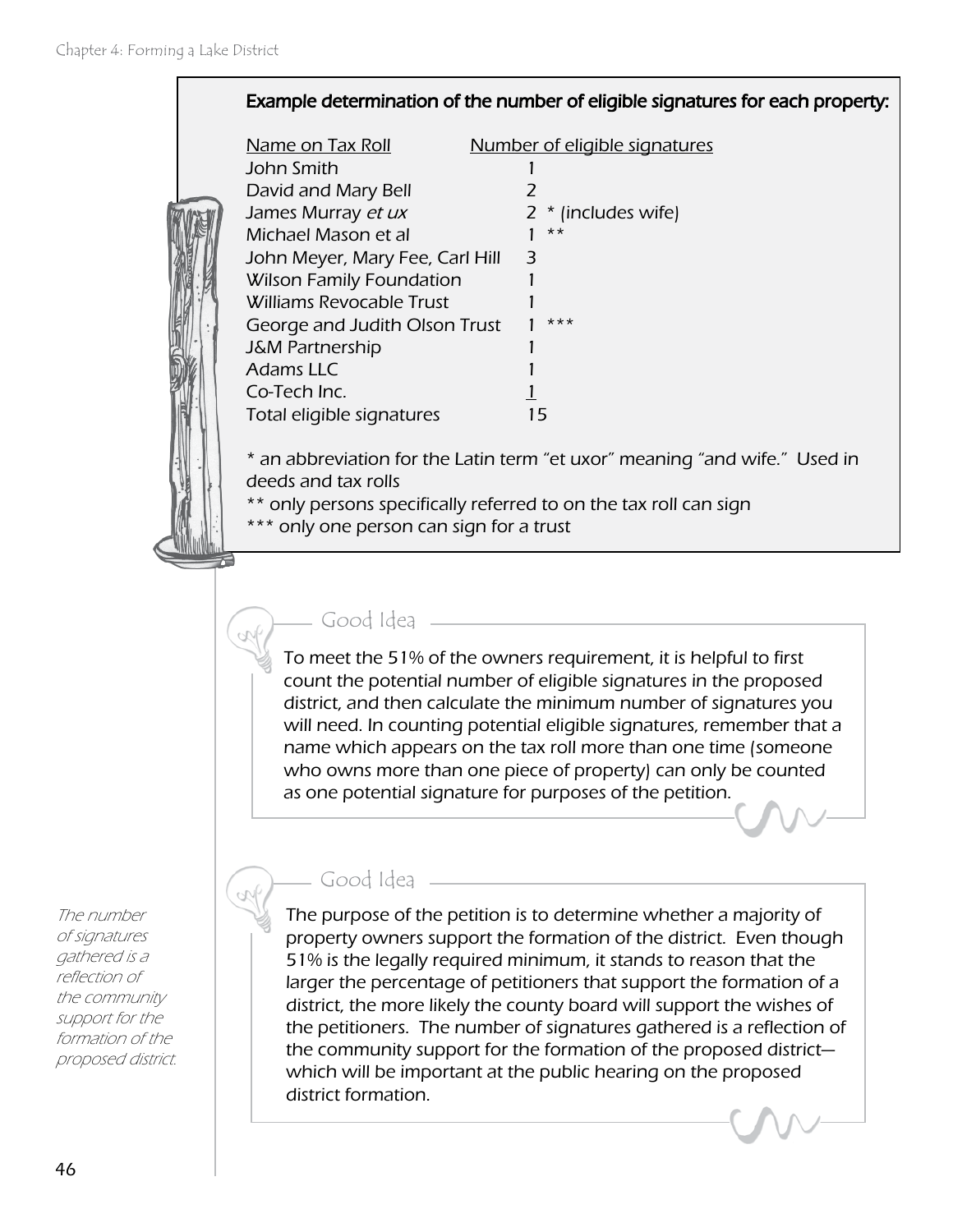Obtaining only 51% percent of needed signatures may not be sufficient because some signatures may end up not being accepted as valid. Such occurrences can diminish the number below the required 51%, preventing the county from considering or establishing the district.

It does not matter whether the qualified signers move out of the district or are not living when the petition is considered, provided their names appear on the tax roll at the time the county board considers the petition. The law specifies that the applicable tax roll is the one used to prepare the previous year's tax bills.4

#### Good Idea

From a practical perspective, some signatures may become "stale" if the petitioning process extends from summer through winter and into spring; properties may be sold, title deeds changed, or trusts established that result in changes to the tax roll changing the validity of specific signatures. Gathering additional signatures beyond the specified 51% provides some "assurance" if the validity of specific signatures is denied due to a new tax roll having been published during the petitioning process.

An Alternative to Individual Signatures: As an alternative to obtaining the signatures of individual owners of land, city councils, village boards, and town boards may by resolution represent all persons owning lands within those jurisdictions and sign the petition on behalf of all qualified landowners.

#### Verification

One of the petitioners must verify that the petition and the signatures are true and correct to the best of his or her knowledge and sign under oath in the presence of a notary public.

Key Point

The Wisconsin Court of Appeals upheld the following verification to a lake district petition.<sup>5</sup>

> (Name), being duly sworn, states that he/she is the person described herein. This is to certify that the signatures on the petition attached hereto are true and correct to the best of his/her knowledge.

The verification component should be reproduced on each sheet of the petition. See sample petition on pages 43-44.

Wis. Stat. § 33.25(1)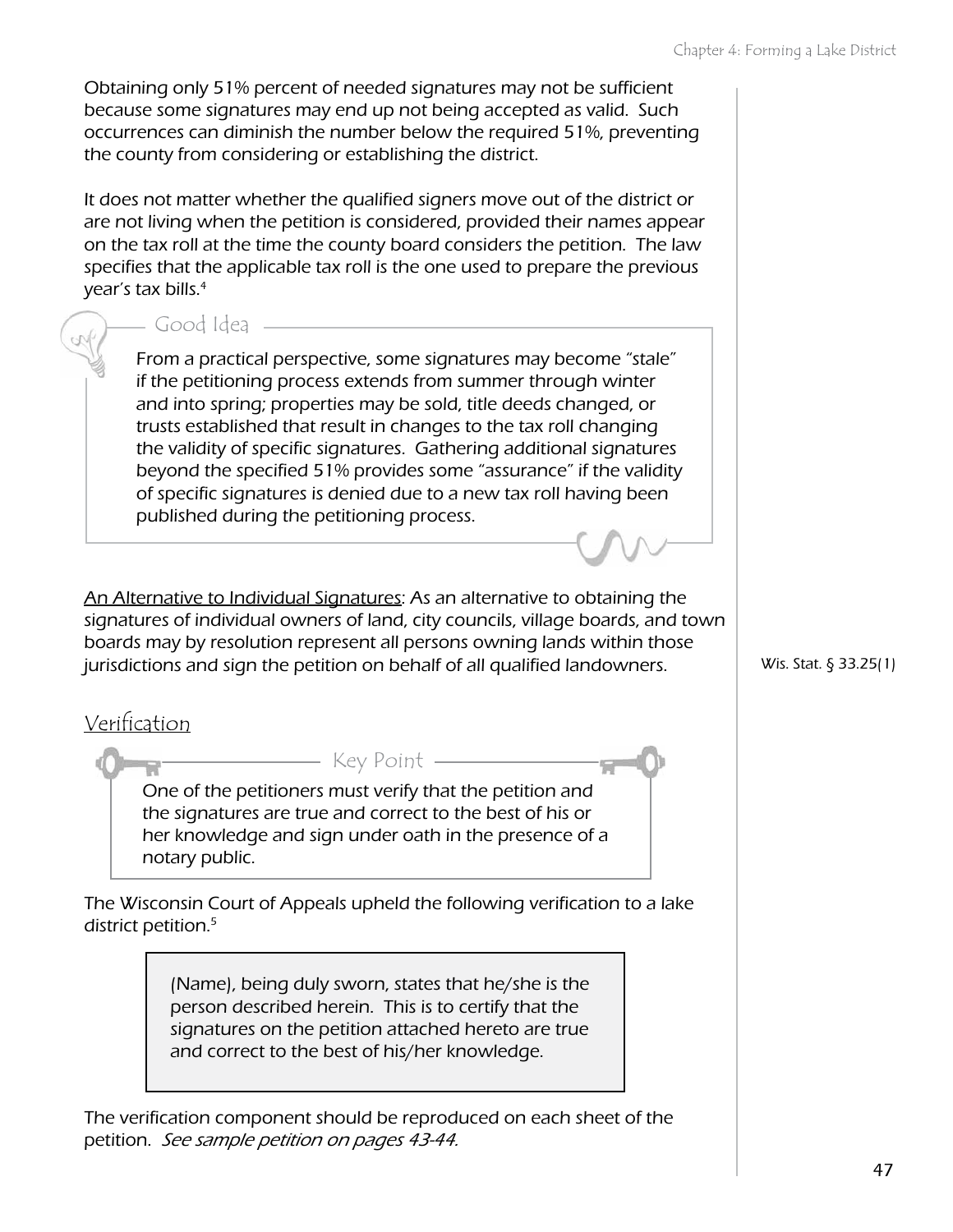|                       | The same person needs to certify all signature sheets of the petition. This<br>person need not be present when each individual actually signed the<br>petition, but this person should have been in charge of the petition drive,<br>and if petitions are returned by mail, this person should have directly received<br>them.                                                                                                                                                |
|-----------------------|-------------------------------------------------------------------------------------------------------------------------------------------------------------------------------------------------------------------------------------------------------------------------------------------------------------------------------------------------------------------------------------------------------------------------------------------------------------------------------|
|                       | <u>Expense</u><br>The petitioning process will incur some cost. The initial expense of<br>the petition process depends on many factors including the size of the<br>proposed district and the effort involved in contacting landowners and<br>circulating petitions. Typically the majority of these expenses are borne by<br>the petitioners. If the lake district is formed, initial expenses incurred after<br>formation can be covered from district funds (see page 54). |
| Wis. Stat. § 33.25(4) | Presumption<br>Every petition is presumed to have been signed by the person whose<br>signature appears on it, until proven otherwise.                                                                                                                                                                                                                                                                                                                                         |
| Wis. Stat. § 33.25    | <u>Filing the Petition</u><br>After it has been circulated and verified in the presence of a notary public, the<br>petition is filed with the county clerk. Some lake district petitioners request<br>the clerk to date-stamp a duplicate copy of the petition to confirm the filing<br>date.                                                                                                                                                                                 |
|                       | When a petition is presented which includes signatures of at least 51% of the<br>owners or the owners of 51% of the land area in the proposed district, the<br>county board must consider and act on the petition.                                                                                                                                                                                                                                                            |
|                       | Once the petition has been filed, there are several actions which are required<br>by law to take place within specified time periods. The maximum time frame<br>for these occurrences are explained in the subsequent pages and marked on<br>the timeline below.                                                                                                                                                                                                              |
|                       |                                                                                                                                                                                                                                                                                                                                                                                                                                                                               |

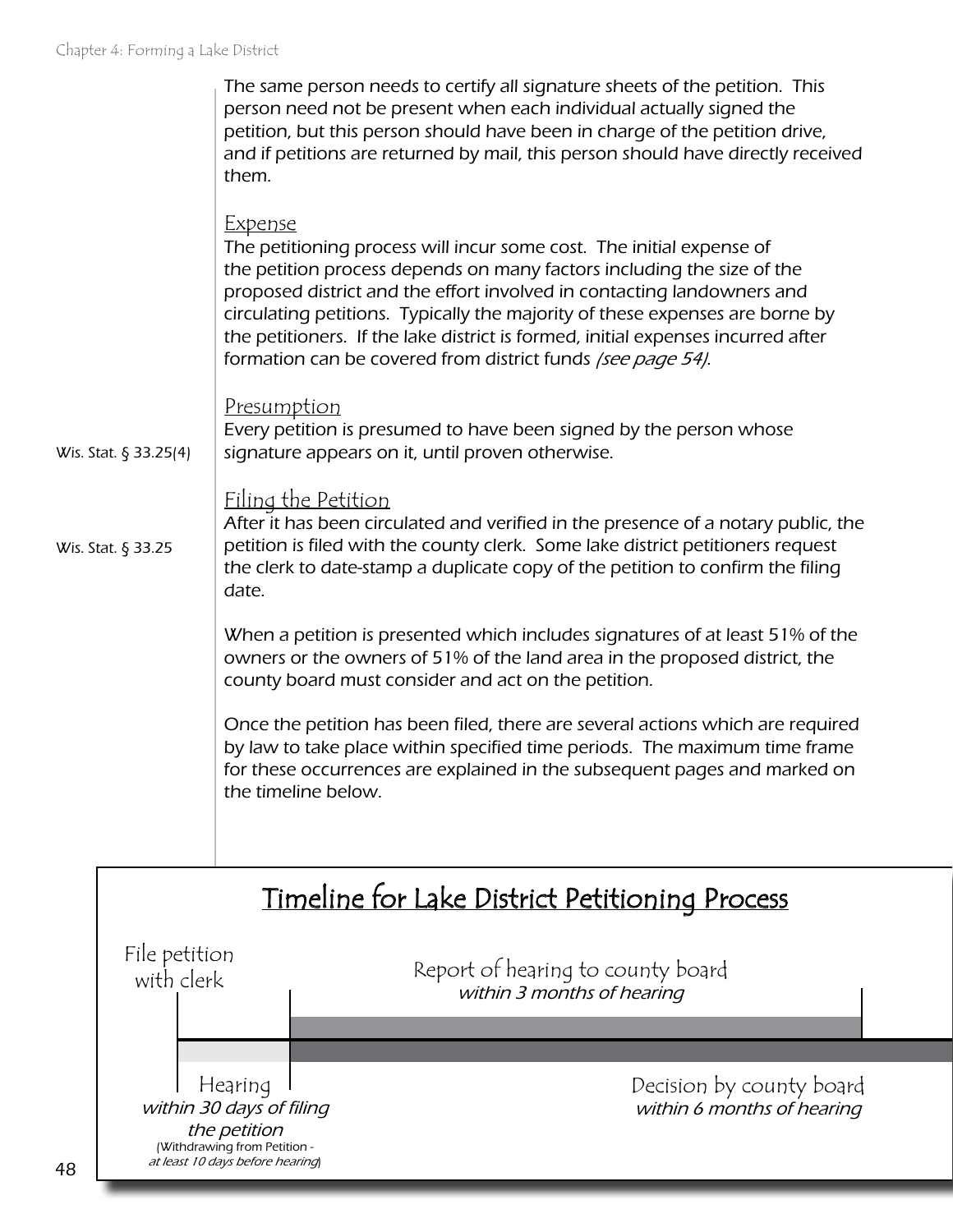|                                                                                                                                                                                                                                                                                                                                                                                                                                                                                                                                                                                                                                                                                               | $C$ <sub>114</sub> $\gamma$ (c) +. T of 1171174 4 Eqne <i>V</i> is then |
|-----------------------------------------------------------------------------------------------------------------------------------------------------------------------------------------------------------------------------------------------------------------------------------------------------------------------------------------------------------------------------------------------------------------------------------------------------------------------------------------------------------------------------------------------------------------------------------------------------------------------------------------------------------------------------------------------|-------------------------------------------------------------------------|
| <u>Withdrawing from the Petition</u><br>A person who has signed a petition may withdraw from the petition by filing<br>a written notice of withdrawal with the county clerk at least ten days before<br>the hearing on the petition. A withdrawal, like the original petition, must be<br>verified. <sup>6</sup>                                                                                                                                                                                                                                                                                                                                                                              | Wis. Stat. § 33.25(5)                                                   |
| Hearing<br>The county board is required to appoint a committee to conduct a public<br>hearing on the formation of a proposed lake district. Frequently, this<br>committee is the committee of the county board tasked with land and water<br>resource conservation. The hearing must be held within 30 days of the date<br>the petition is filed with the clerk.                                                                                                                                                                                                                                                                                                                              | Wis. Stat. § 33.26(1)                                                   |
| Any person is entitled to appear at the public hearing and testify on matters<br>pertinent to the formation of the proposed lake district. In addition, any<br>person opposing the organization of the district may file objections with the<br>county clerk prior to the date of the hearing.                                                                                                                                                                                                                                                                                                                                                                                                | Wis. Stat. $\S$ 33.26(1)                                                |
| <u>Notice of the Hearing</u><br>The county must:<br>Publish notice of the hearing, stating the boundaries of the proposed<br>$\bullet$<br>lake district, in a newspaper of general circulation in the county. This is<br>called a Class 1 notice. <sup>7</sup> A map showing the proposed boundaries may<br>be published, although this is not required.<br>Mail notice of the hearing, stating the boundaries of the proposed<br>$\bullet$<br>lake district, to the last-known address of each landowner within the<br>proposed district.<br>At the time the hearing date is set, provide written notice of the hearing<br>$\bullet$<br>to the Department of Natural Resources. <sup>8</sup> | Wis. Stat. § 33.26(2)<br>Wis. Stat. § 33.26(2)<br>Wis. Stat. § 33.26(5) |
|                                                                                                                                                                                                                                                                                                                                                                                                                                                                                                                                                                                                                                                                                               |                                                                         |

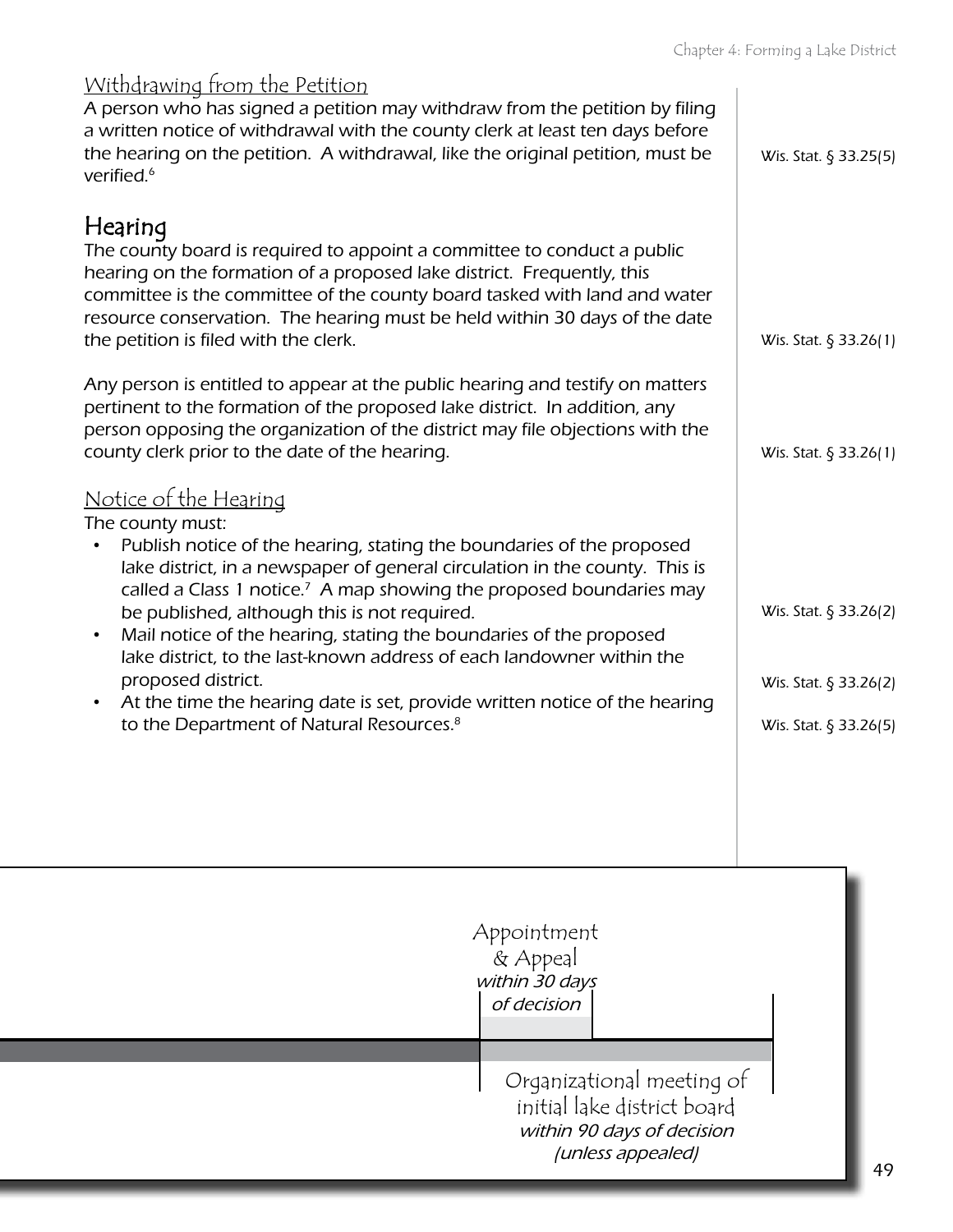|                          | <u>Preparing for the Hearing</u>                                                                                                                                                                                                                                                                                                                                                                                                                                                                                                                                                                                                                                            |
|--------------------------|-----------------------------------------------------------------------------------------------------------------------------------------------------------------------------------------------------------------------------------------------------------------------------------------------------------------------------------------------------------------------------------------------------------------------------------------------------------------------------------------------------------------------------------------------------------------------------------------------------------------------------------------------------------------------------|
|                          | Good Idea<br>Whether you are in favor of the district or against it, it is a<br>good idea to take some time to prepare for the hearing on the<br>proposed district formation:<br>Have prepared statements on why you feel the district will<br>be advantageous or not for the lake and the community<br>Be aware of possible reasons for support of, or opposition to<br>the district and be prepared to speak to them<br>Be ready to justify your reasons for including certain parcels<br>or areas<br>Be appreciative and listen to other concerns and opinions<br>that may not coincide with yours<br>Encourage people in the proposed district to attend the<br>hearing |
| Wis. Stat. § 33.26(3)    | Report of the Hearing<br>The committee is required to report its findings to the county board within<br>three months of the hearing. Typically, these committee reports identify<br>the time, date and place of the hearing; include information on persons<br>who attended or testified at the hearing; summarize the verbal testimony<br>presented at the hearing; describe written comments received from residents<br>and other persons at or prior to the hearing; and set forth the committee's<br>findings and recommendations on the petition to the county board.                                                                                                  |
| Wis. Stat. $\S$ 33.26(3) | Decision<br>Within six months of the hearing, the county board is required to issue an<br>order granting or denying the petition to form a lake district. The county<br>board should take into consideration the committee's report, and may review<br>other evidence relevant to the findings it is required to consider.                                                                                                                                                                                                                                                                                                                                                  |
| Wis. Stat. § 33.26(3)    | Key Point -<br>The county board is required to issue a decision based on these<br>four findings:<br>That the petition is signed by the requisite number of owners<br>1.<br>That the district is necessary<br>2.<br>That the public health, comfort, convenience, necessity or public<br>3.<br>welfare will be promoted by the establishment of the district<br>4. That the property included in the district will be benefited by the<br>district's establishment                                                                                                                                                                                                           |

<u> 1980 - Johann Barbara, martxa al</u>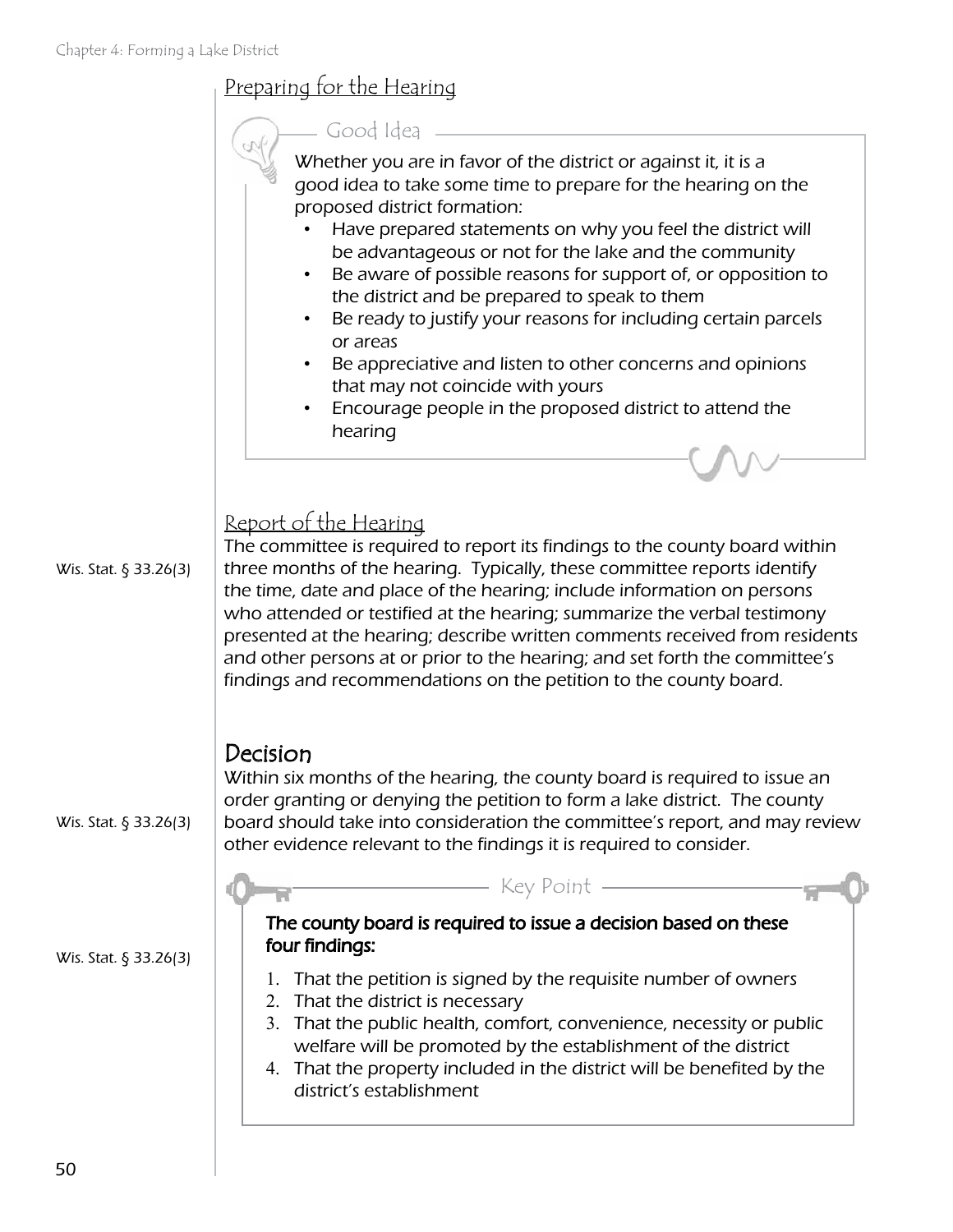#### What does it mean for land to "benefit" from inclusion in a lake district?

The question of benefit is not a simple one. Generally, a county board's finding that property to be included in a special district is "benefited" is considered to be a "legislative" decision. It is the kind of judgment and policy call that is entrusted to elected officials, taking into account their knowledge of the community.

The Wisconsin courts have broadly interpreted the "benefit" standard in cases involving lake districts and sanitary districts. The Courts have held that, where the lands proposed to be included within the district will benefit *as a whole*, the district can be formed.<sup>9</sup> Parcels of land need not be excluded because the owner objects to inclusion.10 It is not required that each individual parcel of land be benefited or be located in the lake's watershed. The county board need not examine parcels individually.

The Wisconsin Supreme Court considered the question of lake district "benefit." Donaldson v. Rock-Koshkonong Lake District, 2004 WI 67. When the county board initially formed the lake district it concluded that the property proposed to be included in the district benefited. Years later, an owner petitioned the lake district board of commissioners to "detach" his property from the district. The lake district board rejected the petition because the landowner conceded that there had been no change in circumstances since the county board had made its formal finding that the land within the district's proposed boundary would be benefited by the establishment of the district. The Court of Appeals agreed with the district, holding that detachment could only be granted when a petitioner can show a change in circumstances since the district was established.



The Supreme Court disagreed. Its decision was based on its conclusion that the county board had not examined each and every parcel to make its benefit determination when it created the lake district. The Court held that when an owner petitions to detach his property, the lake district board must determine whether the particular parcel is "benefited by continued inclusion" in the district, unless the county board made a "particularized" determination on the parcel. The Supreme Court's decision recognizes the authority of lake district boards to determine whether property is benefited, but (in this case) found that the lake district board did not consistently apply criteria the district had established to determine "benefit."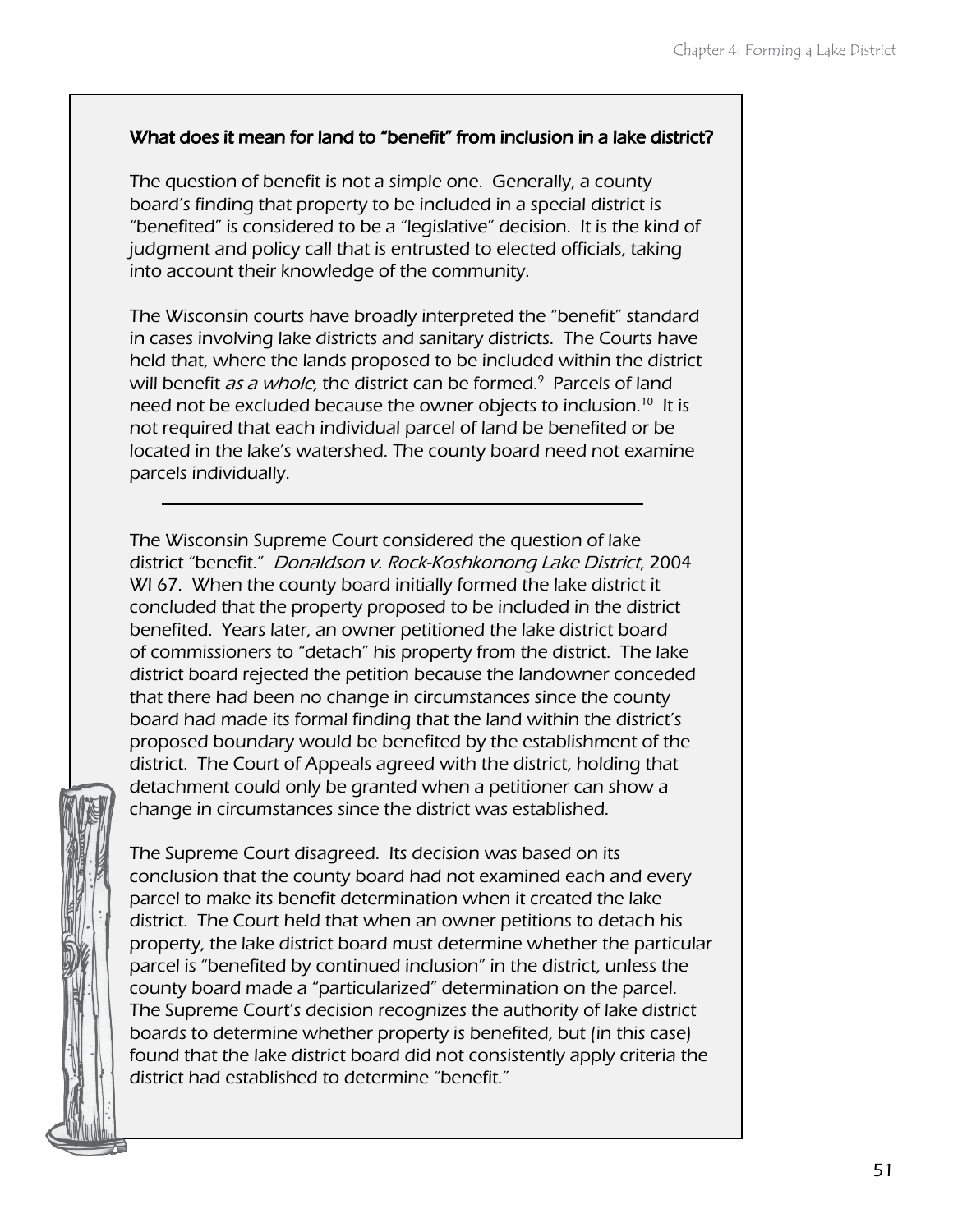| Chapter 4: Forming a Lake District                |                                                                                                                                                                                                                                                                                                             |
|---------------------------------------------------|-------------------------------------------------------------------------------------------------------------------------------------------------------------------------------------------------------------------------------------------------------------------------------------------------------------|
| Wis. Stat. § 33.26(6)                             | <u>Boundary Changes</u><br>In issuing its order creating the district, the county board may remove lands<br>proposed in the petition. However, new lands can only be added if another<br>public hearing is held and owners of the property in the proposed addition<br>have received notice of the hearing. |
|                                                   | – Good Idea –                                                                                                                                                                                                                                                                                               |
|                                                   | Boundary changes should only be made at the edge of the<br>district. Deletions should not create holes in the district and<br>noncontiguous property should not be added.                                                                                                                                   |
|                                                   |                                                                                                                                                                                                                                                                                                             |
|                                                   | <u>Adopting and Filing the Order</u><br>If the county board finds that the proposed district meets the four criteria /see<br>Decision, page 50/for the creation of a lake district, it is required to:<br>adopt a formal order which:                                                                       |
|                                                   | declares its findings<br>establishes the district's boundaries                                                                                                                                                                                                                                              |
|                                                   | gives the district a name<br>ш                                                                                                                                                                                                                                                                              |
| Wis. Stat. § 33.26(3)                             | declares the district organized<br>ш<br>Upon adoption of this order, the district formation is legally complete.<br>appoint four of the five members of the initial board of commissioners of<br>$\bullet$<br>the lake district, to include:                                                                |
| Wis. Stat. § 33.27(1)                             | three owners of land within the district (at least one should be a<br>resident of the district <sup>11</sup> )                                                                                                                                                                                              |
| Wis. Stat. § 33.27(1)<br>Wis. Stat. § 33.28(2)(a) | one member of the county land conservation committee (or<br>$\equiv$<br>someone nominated by the county land conservation committee)                                                                                                                                                                        |
| Wis. Stat. § 33.27(2)                             | The county clerk should notify the city, village or town with the largest<br>assessed value of property within the district of their obligation to appoint the<br>fifth representative to the board of commissioners within 30 days of the lake<br>district's establishment.                                |
| Wis. Stat. § 33.26(3)                             | Denying the Petition<br>If the evidence does not support the formation of a lake district, the county<br>board should deny the petition to form a district. The county board is<br>required to issue an order stating why it is denying the petition. The county                                            |
|                                                   | board's order should specifically state why the lake district could not be<br>formed.<br>Appeal<br>Any person aggrieved by the county board's action may petition for circuit                                                                                                                               |

court review within thirty days of the board's decision.

Wis. Stat. § 33.26(7)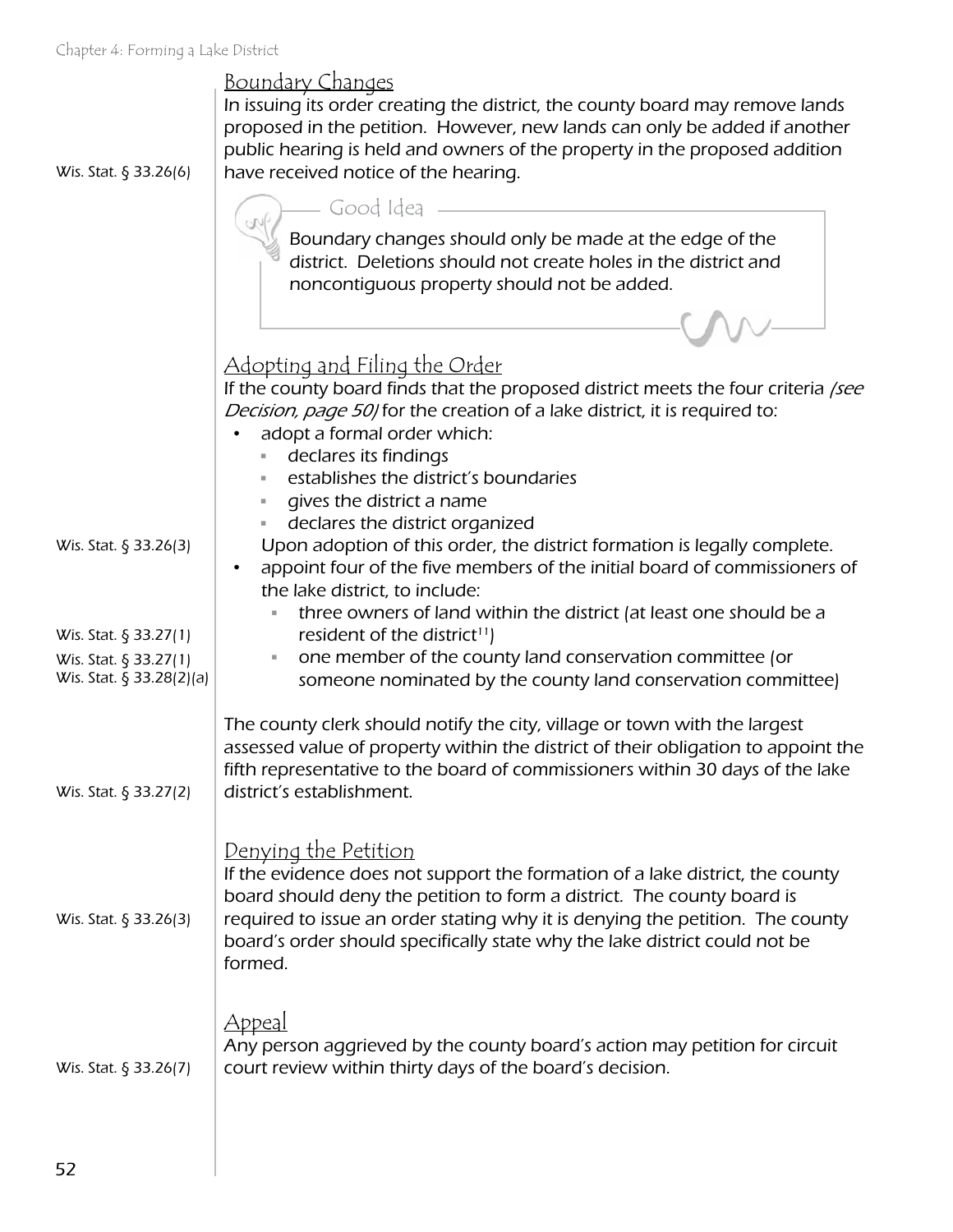| Initial Board of Commissioners<br>When a county board finds in favor of creating a lake district, the county<br>board is responsible for appointing four of the five initial board members. For                                                                                                                                                                                                                                                                                                                                                                                                                                                                                                                                                                  | Wis. Stat. § 33.27(1)                                                                                  |
|------------------------------------------------------------------------------------------------------------------------------------------------------------------------------------------------------------------------------------------------------------------------------------------------------------------------------------------------------------------------------------------------------------------------------------------------------------------------------------------------------------------------------------------------------------------------------------------------------------------------------------------------------------------------------------------------------------------------------------------------------------------|--------------------------------------------------------------------------------------------------------|
| districts created by county board order, the initial board of commissioners<br>consists of:<br>three owners of land within the district, appointed by the county board.<br>At least one of the property owners should be a resident of the district. <sup>12</sup><br>one member of the county land conservation committee (or someone<br>$\bullet$<br>nominated by the county land conservation committee), appointed by<br>the county board.<br>one member appointed by the governing body of the town, village, or<br>$\bullet$<br>city having the largest assessed value of property in the district. This<br>member must either be a resident of the district or a member of the<br>governing body. If possible, this member should own property within the | Wis. Stat. § 33.27(1)<br>Wis. Stat. § 33.28(2)(a)<br>Wis. Stat. § 33.27(2)<br>Wis. Stat. § 33.28(2)(b) |
| lake district. <sup>13</sup><br>Except for the commissioner from the land conservation committee and<br>the commissioner from the town, village or city, the terms of these initial<br>commissioners expire at the first annual meeting of the district.                                                                                                                                                                                                                                                                                                                                                                                                                                                                                                         |                                                                                                        |
| What Next? The Life of a New Lake District<br>For lake districts created by county board order, the initial board of<br>commissioners is charged with the responsibility of getting the district up and<br>running and preparing for the first annual meeting. The initial lake district                                                                                                                                                                                                                                                                                                                                                                                                                                                                         |                                                                                                        |
| board of commissioners needs to:<br>Ensure that a copy of the county board's order, along with a legal<br>description of the district boundary, is recorded with the register of deeds<br>office in each county where the lake district is located. The board may<br>need to enlist the help of the county surveyor or another professional in<br>preparing a legal description of the district boundary. See Appendix C for<br>a sample legal description.                                                                                                                                                                                                                                                                                                      | Wis. Stat. § 33.265                                                                                    |
| Ensure that a copy of the order and a legal description of the district<br>boundary is filed with the Wisconsin Department of Revenue <sup>14</sup> and the<br>Wisconsin Department of Natural Resources. <sup>15</sup><br>Hold an organizational meeting of the initial board within 90 days after<br>the adoption of the county board's order. (If the county board's order is                                                                                                                                                                                                                                                                                                                                                                                 | Wis. Stat. § 33.265                                                                                    |
| challenged in court, the organizational meeting may be postponed to a<br>date not later than 60 days after the final judgment in any such appeal.)<br>At the organizational meeting, the initial board of commissioners:<br>selects temporary officers from the initial board of commissioners to<br>serve until the first annual meeting<br>commences conducting the affairs of the district.<br>ш<br>Set the first annual lake district meeting date (required to be between<br>May 22 and September 8)                                                                                                                                                                                                                                                        | Wis. Stat. $\S$ 33.27(3)                                                                               |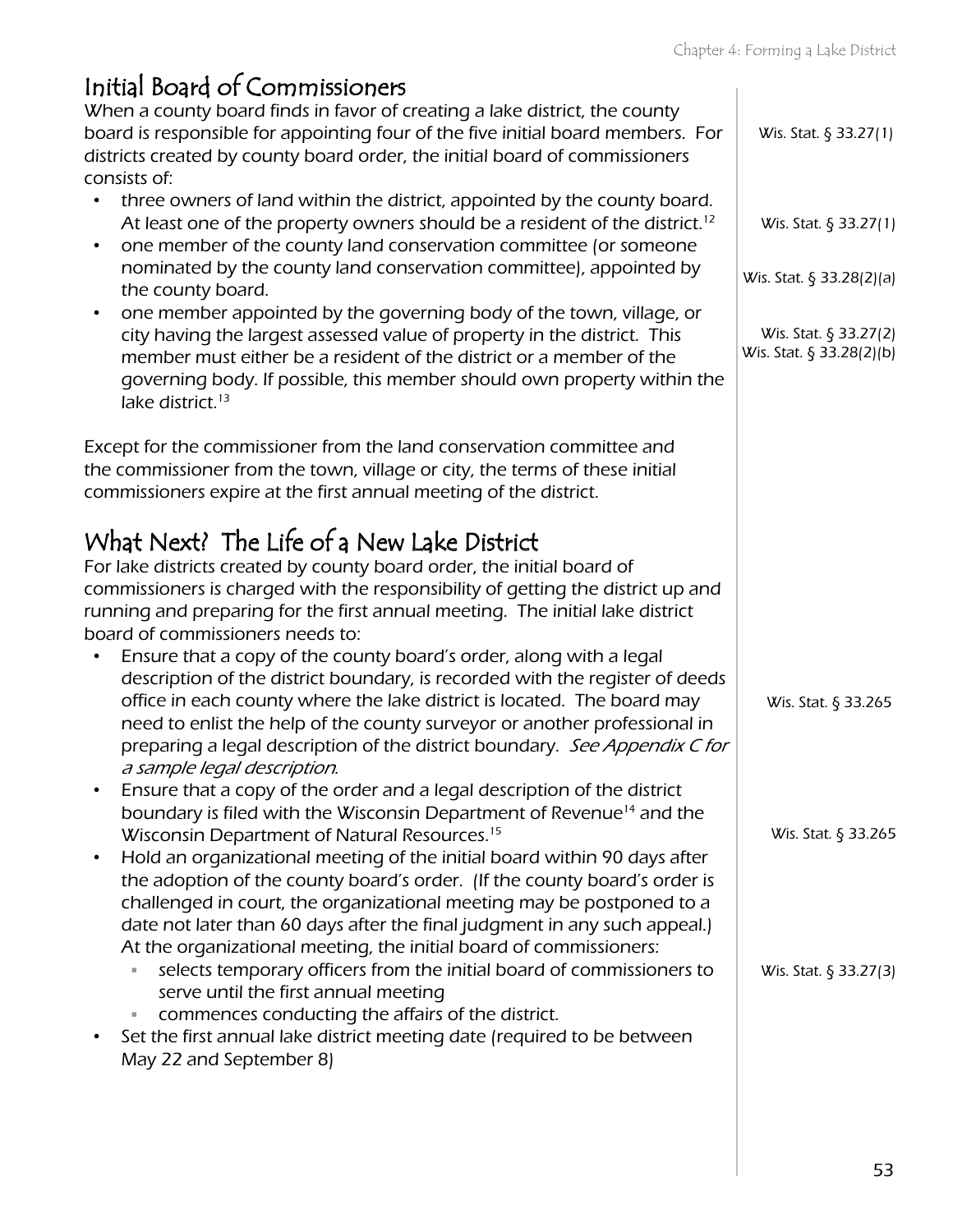- Prepare a proposed budget, agenda, ballots, and other materials for the annual meeting. (Approval of a budget and election of new commissioners need to occur at the annual meeting)
- Mail written notice at least 14 days in advance of the annual meeting to all residents and property owners within the district and to the Wisconsin Department of Natural Resources.<sup>16</sup> Notice of the meeting must include the:
	- $=$  time
	- date
	- place
	- agenda, which includes a list of each item proposed for consideration at the meeting
	- proposed annual budget

For more detailed information on annual meetings, see Annual Meetings, page 70.

#### Good Idea

It is a good idea to talk with the clerk or treasurer of each town, village and city within the district to ensure that they have what they will need to correctly assess any tax authorized by vote at the annual meeting to the appropriate properties.

The initial board of commissioners can expend necessary funds required to conduct the affairs of the district until the first annual meeting. Typically, these expenses include the costs of posting and mailing notice of the annual meeting to the residents (electors) and property owners of the district, costs associated with the noticing and recording of any board of commissioner meetings, and related administrative expenses. Generally, this initial board does not engage in the conduct of projects, although they may consider application for lake management grants or other items that involve local cost. The initial board of commissioners may recoup these costs through an initial assessment of all taxable property within the district.

Wis. Stat. § 33.27(4)

Contact local government officials, your WDNR Lakes Coordinator, WAL, and the UW-Extension Lakes office to let them know you exist. The UW-Extension Lakes office can include you in the statewide directory, the Lake List ([www.uwsp.edu/cnr/uwexlakes/lakelist](http://www.uwsp.edu/cnr/uwexlakes/lakelist)).

Wis. Stat. § 33.30(2m)(b) Wis. Stat. § 33.30(2m)(a)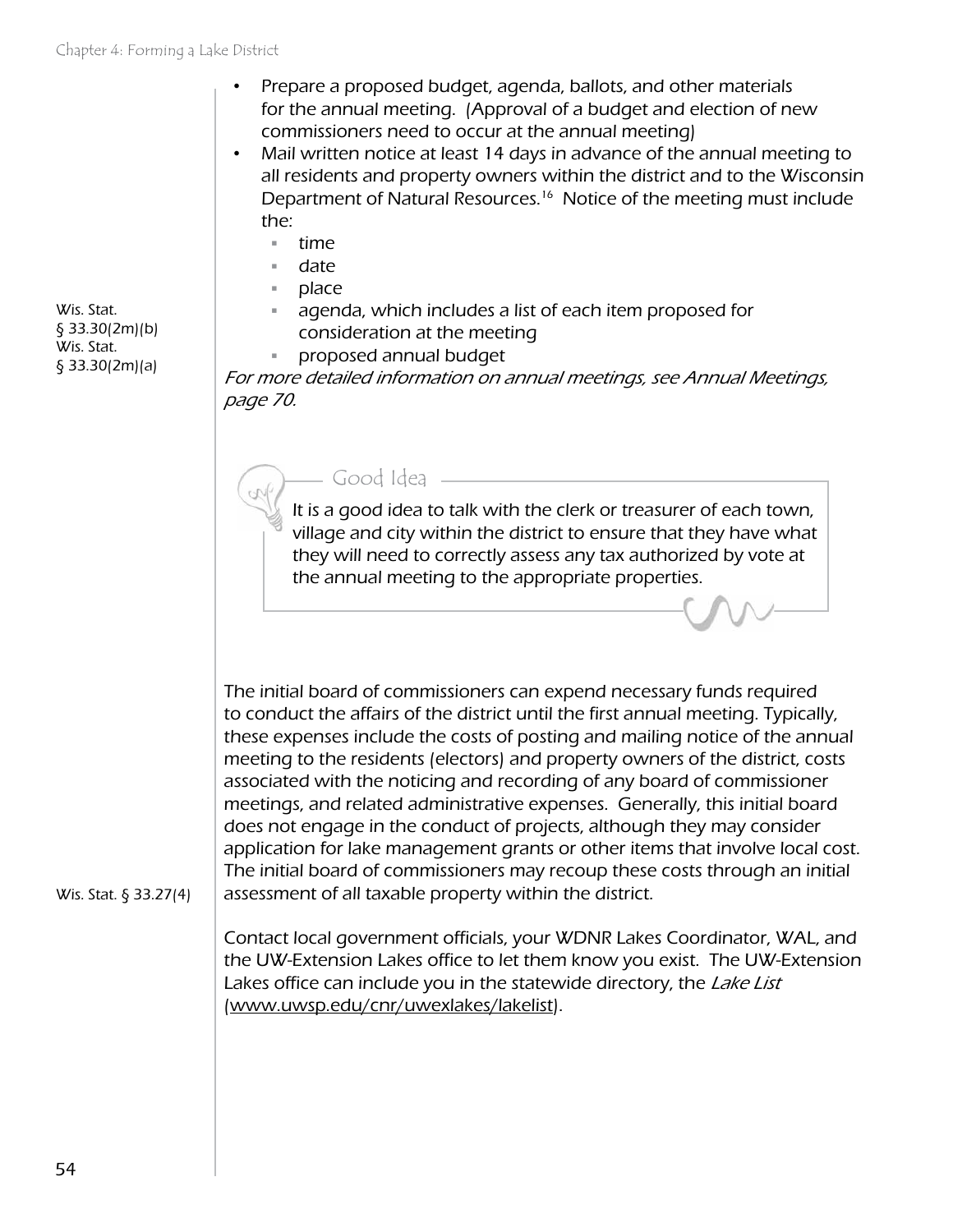## Districts Created by Other Entities

Although the most common process for lake district formation is a petition from landowners to a county board, there are other ways that lake districts can be created.

### Districts Created by Town Boards

If a lake is located totally within a single town's boundaries (except any portions outside the State of Wisconsin), the town board may play the role of a county board by receiving a petition from landowners wishing to form a lake district. If a lake extends across several towns, however, the petition must be sent to the county board (see Districts Created by County Boards, page 39).

When a petition is submitted to a town board, the process is the same as when a petition is submitted to a county board, with the following exceptions:

- the town clerk performs the functions of the county clerk
- the town board performs the functions of the county board
- the town board is required to conduct the hearing
- when a town finds in favor of creating a lake district, the town board serves as the board of commissioners, similar to lake districts created by city or village resolution.

Since the town board serves as the board of commissioners, the town board is charged with the responsibility of getting the district up and running, preparing for the first annual meeting, and conducting the subsequent affairs of the lake district. These districts are otherwise governed like other lake districts, with an annual meeting of electors and property owners determining the district's budget and tax levy.

The lake district members can petition the town board to allow for the election of lake district members as commissioners. For an election of the board of commissioners to occur, a petition requesting that form of governance must be filed with the town. That petition must be signed by at least 20% of property owners within the district. Upon presentation of such a petition, an election must be held at the next annual or special meeting of the district, whichever occurs first. In that case, the new board of commissioners will consist of elected representatives as well as two appointed representatives, one from the county and one from the town (see Board of Commissioners, pages 63-66).

Wis. Stat. § 33.23(1)

Wis. Stat. § 33.23

Wis. Stat. § 33.23(3)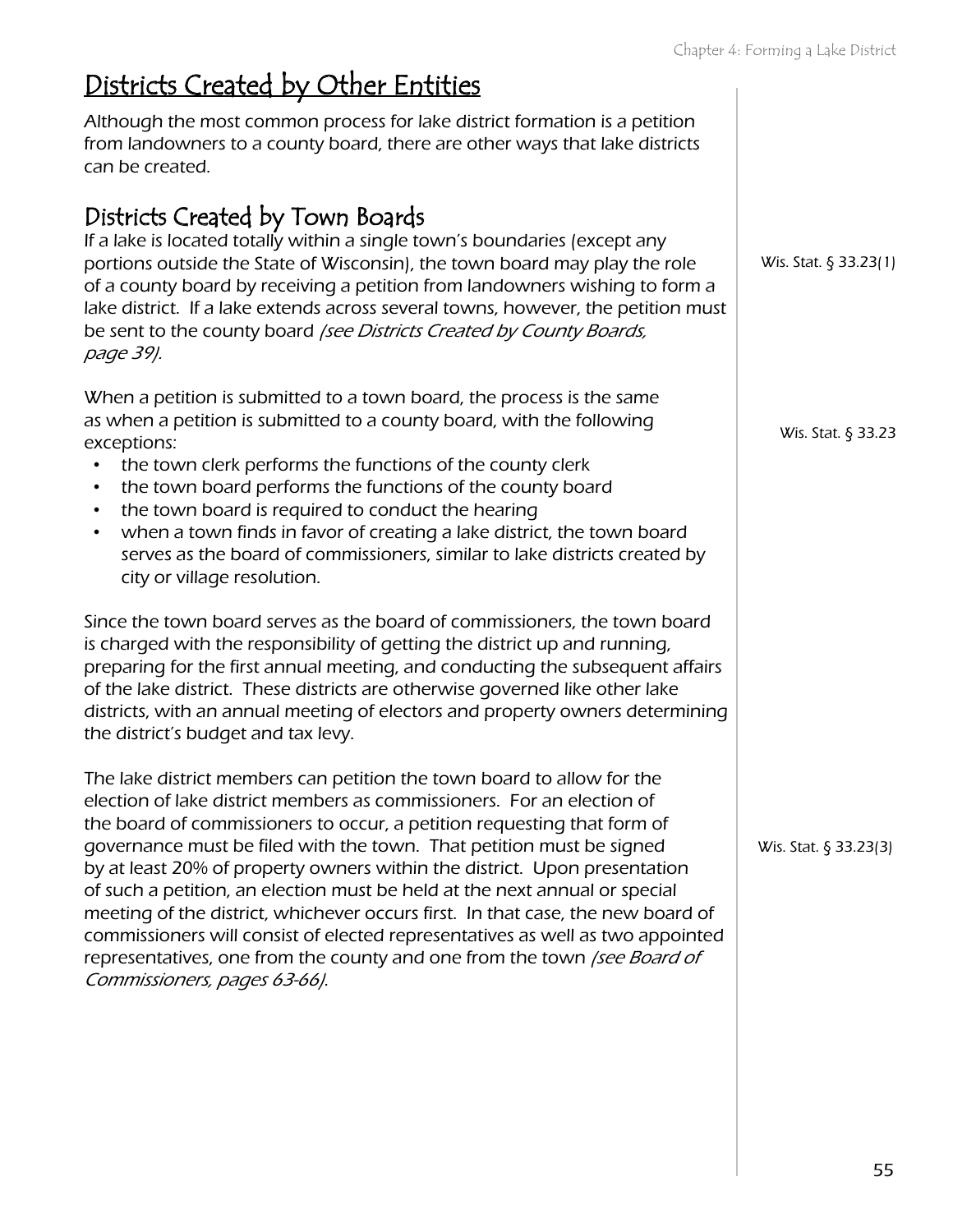Wis. Stat. § 33.23(1)

### Districts Created by Cities or Villages

A city or village may establish a lake district by a simple resolution, provided that all the frontage of the lake is within the city or village, (except any portions outside the state of Wisconsin).

A petition of property owners is not required for the creation of a district by a city council or village board. The resolution establishing the district is adopted in the same manner as resolutions for other municipal business. The law does not require a public hearing to be held in connection with establishing the district. However, most incorporated municipalities do schedule a public hearing or informational meeting on creation of a lake district in order to provide an opportunity for public comment, in the interest of fairness and open government.

When a district is established by a city or village, the city council or village board generally serves as the board of commissioners. These municipal districts are otherwise governed like other lake districts, with an annual meeting of electors and property owners determining the district's budget and tax levy.

Good Idea

In situations where the governing body of a city or village serves as the board of commissioners of a lake district, they sometimes consider establishing a citizen advisory committee or other structure to include citizen input.

Wis. Stat. § 33.23(3)

The city council or village board is required to provide for an election of the board of commissioners if a petition requesting that form of governance is filed. The petition must be signed by at least 20% of property owners within the district. Upon presentation of such a petition, an election must be held at the next annual or special meeting of the district, whichever occurs first. In that case, the new board of commissioners will consist of elected representatives as well as two appointed representatives, one from the county and one from the city or village (see Board of Commissioners, pages 63-66). The new board of commissioners will become effective immediately after the election (unless there is a challenge to the election results initiated in circuit court within 14 days of the election).

Wis. Stat. § 33.235

Districts Created by Conversion of a Sanitary District

Sanitary districts may be converted into "restructured districts" to allow district members to have direct input into the district by voting at annual meetings.

Although a lake district may only be formed on a lake that is accessible to the public, there is no such restriction for a sanitary district, consequently, a restructured district created by conversion of a sanitary district does not carry the requirement that the lake be accessible to the public. For more information on sanitary districts, see Chapter 6.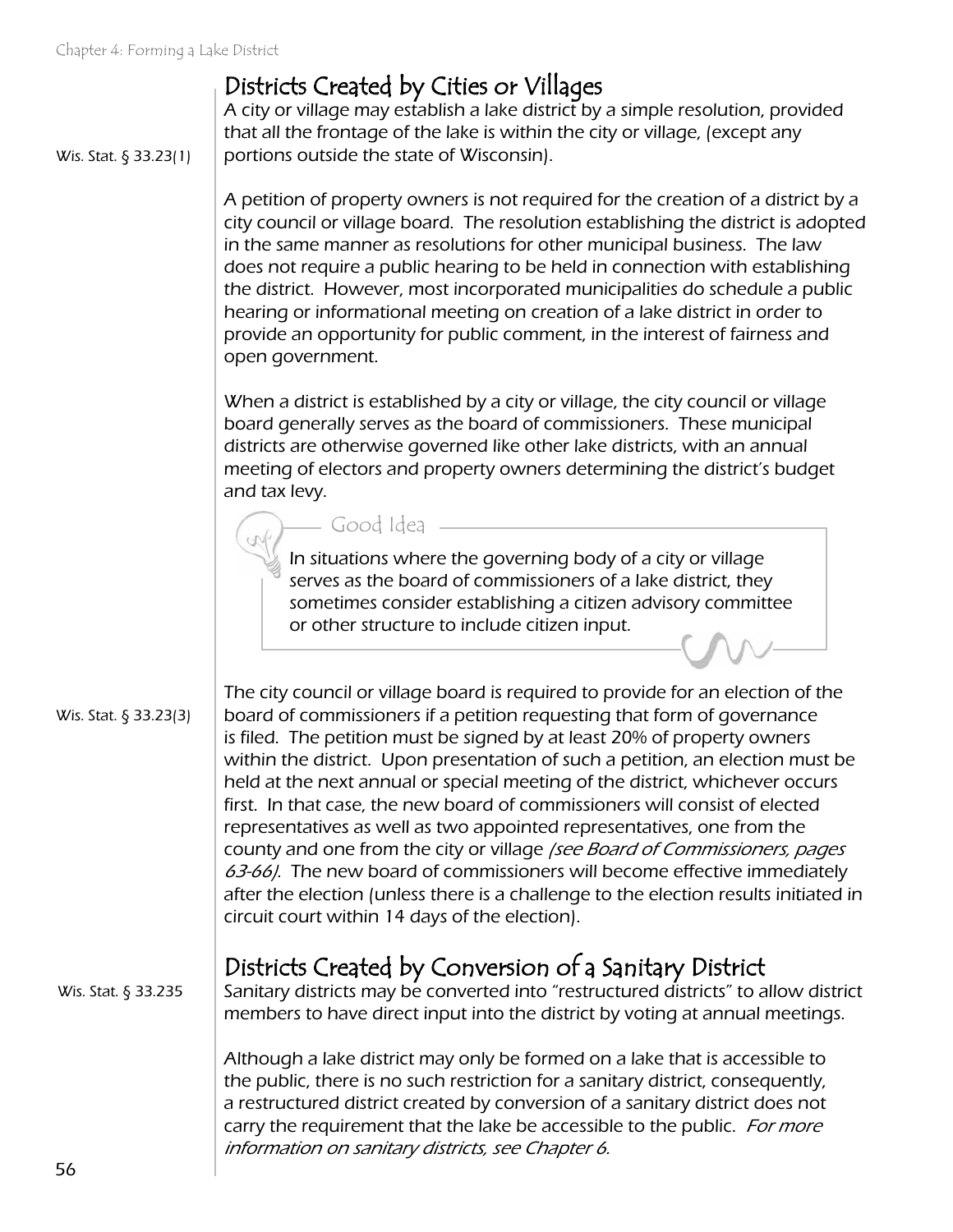| When the Sanitary District Encompasses All the Frontage<br>If the sanitary district encompasses all the frontage of a lake, the town board<br>may, by resolution, convert the sanitary district into a restructured district with<br>the same boundaries. The restructured district automatically assumes all the<br>rights and liabilities of the sanitary district.                                                                                                                                                                                                                                                                                                                                                                                                                                                                                                                                                                                                                                                       |                                              |
|-----------------------------------------------------------------------------------------------------------------------------------------------------------------------------------------------------------------------------------------------------------------------------------------------------------------------------------------------------------------------------------------------------------------------------------------------------------------------------------------------------------------------------------------------------------------------------------------------------------------------------------------------------------------------------------------------------------------------------------------------------------------------------------------------------------------------------------------------------------------------------------------------------------------------------------------------------------------------------------------------------------------------------|----------------------------------------------|
| The sanitary district commissioners serve as the initial board of commissioners<br>until the first annual meeting of the restructured district, at which time three<br>(or five if approved at the annual meeting) commissioners are elected and<br>two commissioners are appointed (one each by the county and town), as for<br>any other lake district /see Board of Commissioners, pages 63-66).                                                                                                                                                                                                                                                                                                                                                                                                                                                                                                                                                                                                                         | Wis. Stat.<br>$§$ 33.235(1m)                 |
| <u>When the Sanitary District <b>Does Not</b> Encompass All the Frontage</u><br>If the sanitary district does not encompass all the frontage of a lake, the<br>commissioners of the sanitary district may (with approval of the town<br>board) petition the county board for conversion of the sanitary district into a<br>restructured district. The restructured district includes all of the territory of the<br>pre-existing sanitary district and any additional frontage on the lake deemed<br>appropriate by the commissioners. The commissioners may sign the petition<br>for the landowners within the existing sanitary district, while the owners of<br>the additional lands would be invited to sign the petition in the same manner<br>as required for the formation of a new lake district by a petition. This petition<br>would then be presented to the county board and considered in the same<br>manner as a petition to create a new lake district (see Districts Created by<br>County Boards, page 39). | Wis. Stat. § 33.235(2)<br>Wis. Stat. § 33.25 |
| A restructured district created by a county board assumes all the rights and<br>liabilities of the pre-existing sanitary district, but the method of apportioning<br>the rights and liabilities within the restructured district must be set out in the<br>county board order creating the district.                                                                                                                                                                                                                                                                                                                                                                                                                                                                                                                                                                                                                                                                                                                        | Wis. Stat. § 33.235(2)                       |
|                                                                                                                                                                                                                                                                                                                                                                                                                                                                                                                                                                                                                                                                                                                                                                                                                                                                                                                                                                                                                             |                                              |
|                                                                                                                                                                                                                                                                                                                                                                                                                                                                                                                                                                                                                                                                                                                                                                                                                                                                                                                                                                                                                             |                                              |